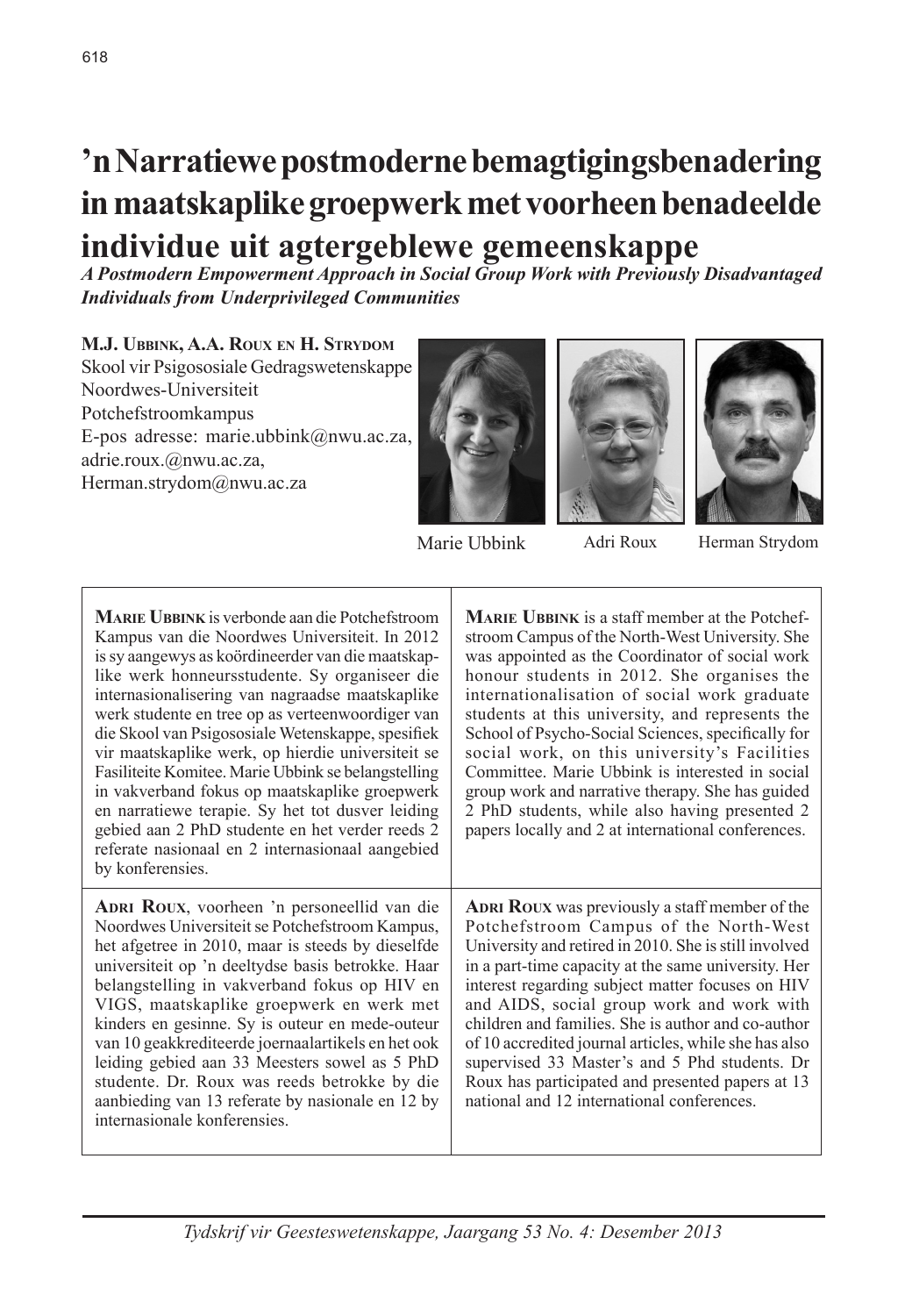**Herman Strydom** was voorheen aan die Universiteit van Pretoria verbonde en is sedert 1987 as mede-professor en sedert 1999 as professor en vakhoof by Maatskaplike Werk aan die Potchefstroomkampus van die Noordwes-Universiteit verbonde. Sy belangstelling in vakverband fokus op MIV en VIGS, gerontologie, misdaad en navorsingsmetodologie. Hy is outeur en medeouteur van 44 hoofstukke in verskillende handboeke en verwante publikasies. Herman Strydom is 'n NNS-gegradueerde wetenskaplike op vlak C3. Hy was ook betrokke by die aanbieding van 82 referate by nasionale en 86 by internasionale konferensies.

**HERMAN STRYDOM** was previously a staff member of the University of Pretoria; he was appointed as associate professor at North West University in 1987 and since 1999 he has been professor and subject head of Social Work at the Potchefstroom Campus of the North-West University. His research foci are HIV and AIDS, gerontology, crime and research methodology. He is author and co-author of 104 accredited journal articles, while he is also author and co-author of 44 chapters in various text books and related publications. Herman Strydom is a NRF-rated scientist on level C3. To date, he has presented 82 papers at national, and 86 at international conferences.

#### **ABSTRACT**

#### *A Postmodern Empowerment Approach in Social Group Work with Previously Disadvantaged Individuals from Underprivileged Communities*

*By means of a literature study, this article focuses on providing social workers with insight regarding the process of empowering people from previously disadvantaged communities through a narrative approach to social group work. Communities ought to be motivated to play a role in their own development and be guided beyond their negativity and helplessness. The researchers believe that the community's active participation during the identification of their own needs, as well as their own subsequent real-life experiences and achievements, will lead to further motivation and empowerment. Although the narrative method is primarily used in therapy, the same assumptions and principles can also be applied in the context of group work. The hypothesis of the social construction theory on which narrative therapy is based, theorises that the "self" is constructed within social interaction. Community members are given the opportunity to make sense of their lives through the relation of their life experiences. Social group work gives the "self" a piece of the bigger social network in which the "self" can develop. Social group work with a narrative base is furthermore also studied through a postmodern (rather than modernistic) approach, which similarly advocates the belief that events and experiences in everyday life have a direct influence on the development of the "self". In contrast with modernism which assumes single truths, postmodernism is founded upon the assumption that there are no absolute truths and that the world is a subjective experience. Community members are thus seen in relation to their complex network of relationships with others and the "self". Empowerment starts with the relevant party, the way in which he/she gives meaning to it as well as the way in which he/she wants to approach it. Complementing the narrative approach, postmodernism regards language as fundamental, seeing that language constructs meaning and also influences the way in which reality is viewed. The "self" is seen as a continuously evolving and developing entity. Through postmodernism, the question of "how" the "self" plays a role in the way the relevant party creates sense and meaning for himself, is addressed. The "self" is seen as a system which seeks and creates meaning through dominant beliefs about the "self" (Monk, Windslade, Crocket & Epston,1997:33-34; White, 2007:137). These thoughts place individuals in charge of their own lives by creating alternative ways to understand their "self". Individuals thus create the meaning of their own lives. During therapy, new meanings with regard to the "self" are formed by constructing alternative stories. Individuals make sense of their lives by relating life experiences*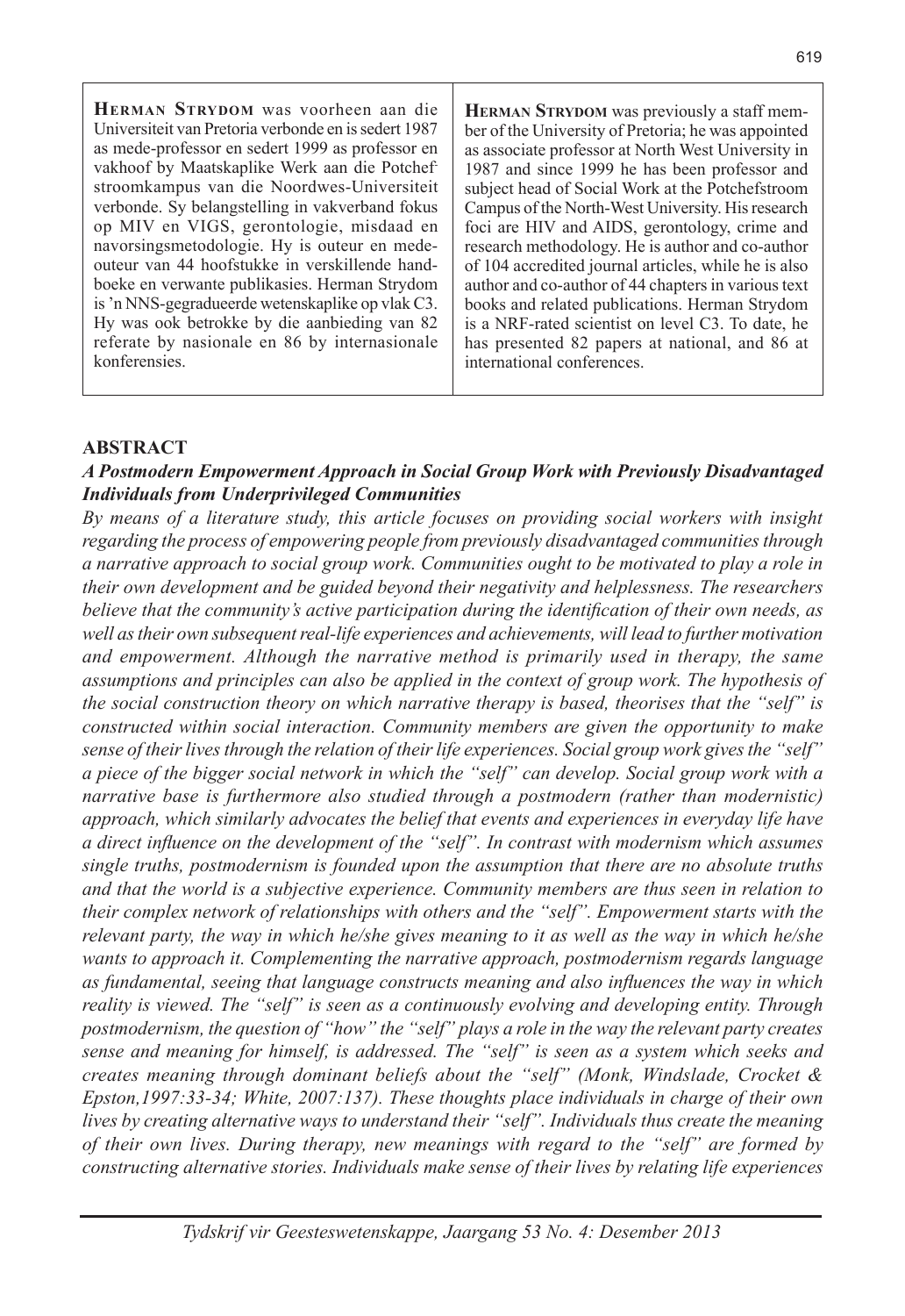*within their context and relationships with others. Meaning is therefore attached to their lives through the stories they construct about their lives. Thus, life and stories are recursive in relation to each other; each influencing the other. Through interaction and the relaying of narratives, the relevant individual's life develops – which incorporates the idea of empowerment. The construction of a self-narrative contributes to the therapeutic task, the redevelopment of personal narratives and the reconstruction of identity (White & Epston, 1990:15). Therapeutic social group work thus provides individuals with an opportunity to develop their lives through the construction of alternative stories and new meanings. The "self" is described by the researchers as a construct existing of a dynamic self, a social self as well as a preferred self, which are used in combination*  to attempt a richer description of the way in which individuals make life choices. These three *selves influence each other continuously and reciprocally while the circumstances within which a person functions also has an influence. Although the accountability of self-narratives depends on the interpretation thereof by others, the researchers add that the "self" for the individual is dependent on what he/she experiences in different situations. Social work requires an awareness of the developing social self of others, but also carries an awareness of his/her own "self". The "self" of the social worker will have an influence on a relevant empowerment process, but the researchers also describe how the worker's own "self" will simultaneously be influenced. By using the narrative approach, the involved parties are thus given an opportunity of personal empowerment which refers to the individual's own ability to generate development. The immediate needs of the individuals are identified through the intense reality described by the individuals' stories. If social workers consider and manage these descriptions seriously, it equips the relevant individuals with a feeling of control over their lives – with a subsequent increased quality of life. The researchers strongly believe that this experience empowers community members. The narrative approach challenges the social worker to overcome the client's social construction of his situation and needs. By use of externalisation, the individual gets the opportunity to investigate these needs intensely, while he/she is assisted through the process to explore new and unique outcomes. These outcomes for inspired empowerment might be lodged within an individual's skills, talents, work opportunities, values and hopes. The social worker can assist in identifying these outcomes through facilitation of a group of individuals; and by so doing, leading them to improved social functioning. The effects of a narrative approach on social group work within the social work environment are thus studied with the intention of self-development and self-empowerment.*

**KEY TERMS:** empowerment, postmodern approach, previously disadvantaged individuals, social group work, underpriviledged communities

**TREFWOORDE:** agtergeblewe gemeenskappe, bemagtiging, maatskaplike groepwerk, postmoderne benadering, voorheen benadeelde individue

# **OPSOMMING**

Hierdie artikel fokus daarop om maatskaplike werkers toe te rus met insig rakende die bemagtiging van persone vanuit 'n voorheen benadeelde gemeenskap deur gebruik te maak van 'n literatuurstudie oor 'n narratiewe benadering tot maatskaplike groepwerk binne 'n postmodernistiese konteks. Die narratiewe benadering breek weg van 'n outoritêre vorm van gespreksvoering en die verhalende benadering is gepas vir alle kulture. Die narratiewe benadering wag op die ontvouing van die verhaal (wat die persoon se interpretasie is) en die herskryf van die vasgeloopte verhale. Tydens die hulpverleningsproses, behoort gemeenskappe gemotiveer te word om 'n aktiewe rol te vertolk in hul eie ontwikkeling. Die outeurs is van mening dat die gemeenskap se aktiewe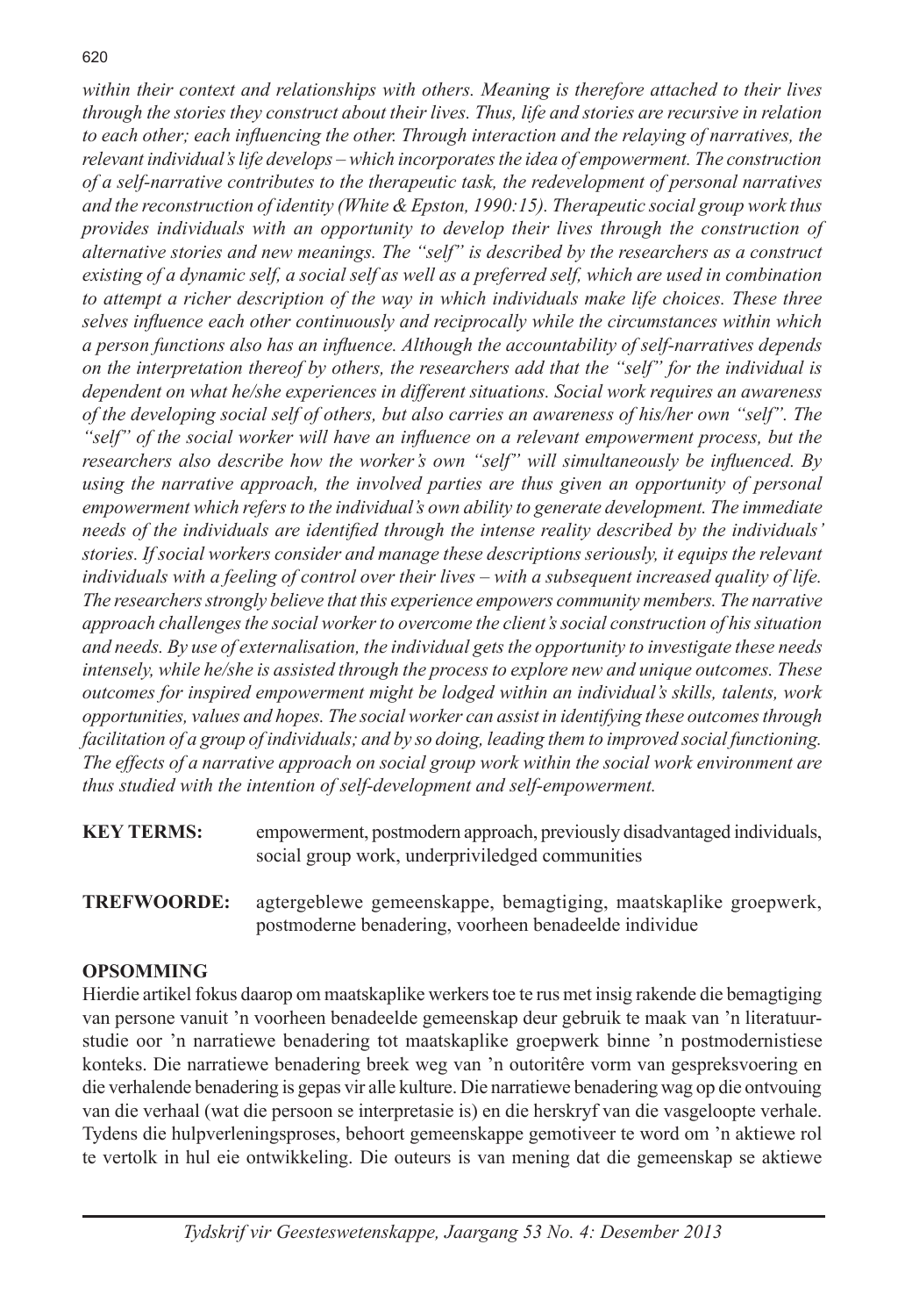deelname aan die identifisering van hulle behoeftes 'n positiewe uitwerking op hul motivering en bemagtiging sal hê. Alhoewel die narratiewe benadering hoofsaaklik gebruik word in terapie, kan dieselfde aannames en beginsels toegepas word binne 'n groepwerk-konteks. Die uitgangspunt van die sosiale konstruksieteorie waarop narratiewe terapie gebaseer is, is dat die "self" binne sosiale interaksie gekonstrueer word. Gemeenskapslede word binne die groepwerk-konteks die geleentheid gebied om sin te maak van hul lewens deur lewenservaringe oor te vertel. Maatskaplike groepwerk bied vir die "self'' 'n gedeelte van sy/haar groter sosiale netwerk waarbinne die "self" kan figureer en ontwikkel. Maatskaplike groepwerk met 'n narratiewe grondslag, word verder ook deur 'n postmoderne (eerder as moderne) benadering bestudeer, wat desnieteenstaande meen dat daaglikse gebeure en ervaringe 'n direkte invloed het op die "self" en die gemeenskap word dus in verhouding met 'n ingewikkelde netwerk van verhoudings tot ander en die "self" beskou. Met self-ontwikkeling en self-bemagtiging in gedagte, word die effek van 'n narratiewe benadering tot maatskaplike groepwerk binne in die maatskaplike werksomgewing gevolglik bestudeer.

# **1. INLEIDING**

Maatskaplike werkers word wêreldwyd daagliks gekonfronteer met die pyn en swaarkry van individue en/of gemeenskappe. Die snelle transformasie van die sosio-politieke toneel sedert 1994 vereis dat maatskaplike werkers midde in dié proses hulle passie vir hul werk verdiep (Kotzé & Kotze 2001:3). Ten einde maatskaplike groepwerk raakvlakke sensitief aan te spreek, behoort maatskaplike werkers bewus te wees van sowel die foute van die verlede as die uitdagende koersverandering van die hede (Kotzé & Kotze 2001:3; Poulin 2005:2-3). Die drievoudige sosioekonomiese prioriteite van die regering, naamlik armoede, ongelykheid en werkloosheid bly die raamwerk. Die eienskappe waaroor maatskaplike werkers beskik, behoort hulle daartoe te bemagtig om die problematiek van mense in 'n totaliteitskonteks te kan sien (Kotzé & Kotze 2001:3).

Maatskaplike groepwerk binne die postmoderne perspektief bied 'n alternatiewe wyse van dienslewering wat oorweeg kan word vir die bemagtiging van individue en groepe. In hierdie artikel word 'n postmoderne standpunt oor bemagtiging ingeneem deur die volgende aspekte in die artikel te bespreek: kontekstualisering van die probleem; nadere beskouing van die postmoderne benadering; en veral fokus op die "self", bemagtigsbeginsels, groepwerk en die bemagtigingsmetode.

# **2. KONTEKSTUALISERING VAN DIE PROBLEEM**

In die Witskrif vir Maatskaplike Welsyn (Suid-Afrika 1997:15) word klem gelê op die noodsaaklike rol wat maatskaplike ontwikkeling en bemagtiging in Suid-Afrika moet speel. Die proses word verder gestu deur die Nasionale Beplanningskommissie se Visie 2030 en die ontledings wat gereeld in die "Social Accounting Matrix" deur STATSSA (2005) bygewerk word. Jacques (2000:361) en Touraine (2007:1) meen dat sosiale ontwikkeling en bemagtiging die gonswoord van sosiale wetenskaplikes geword het. Volgens Coughlan (2000:351) verkeer die rol wat maatskaplike werk ten opsigte van maatskaplike ontwikkeling speel, in gevaar. Maatskaplike werkers moet die nodige aandag skenk aan die verbetering van maatskaplike ontwikkeling en bemagtiging van individue, en dit mag nooit geringgeskat word nie (Toseland & Rivas 2012:xv).

Bemagtiging word deur Potgieter (1998:9) beskou as 'n proses waardeur die persoon gehelp word om sy vermoëns te identifiseer en uit te bou. Maynard, Gilson en Mathieu (2012:1235) beskryf psigologiese bemagtiging as 'n multidimensionele konstruk wat onder andere betekenis,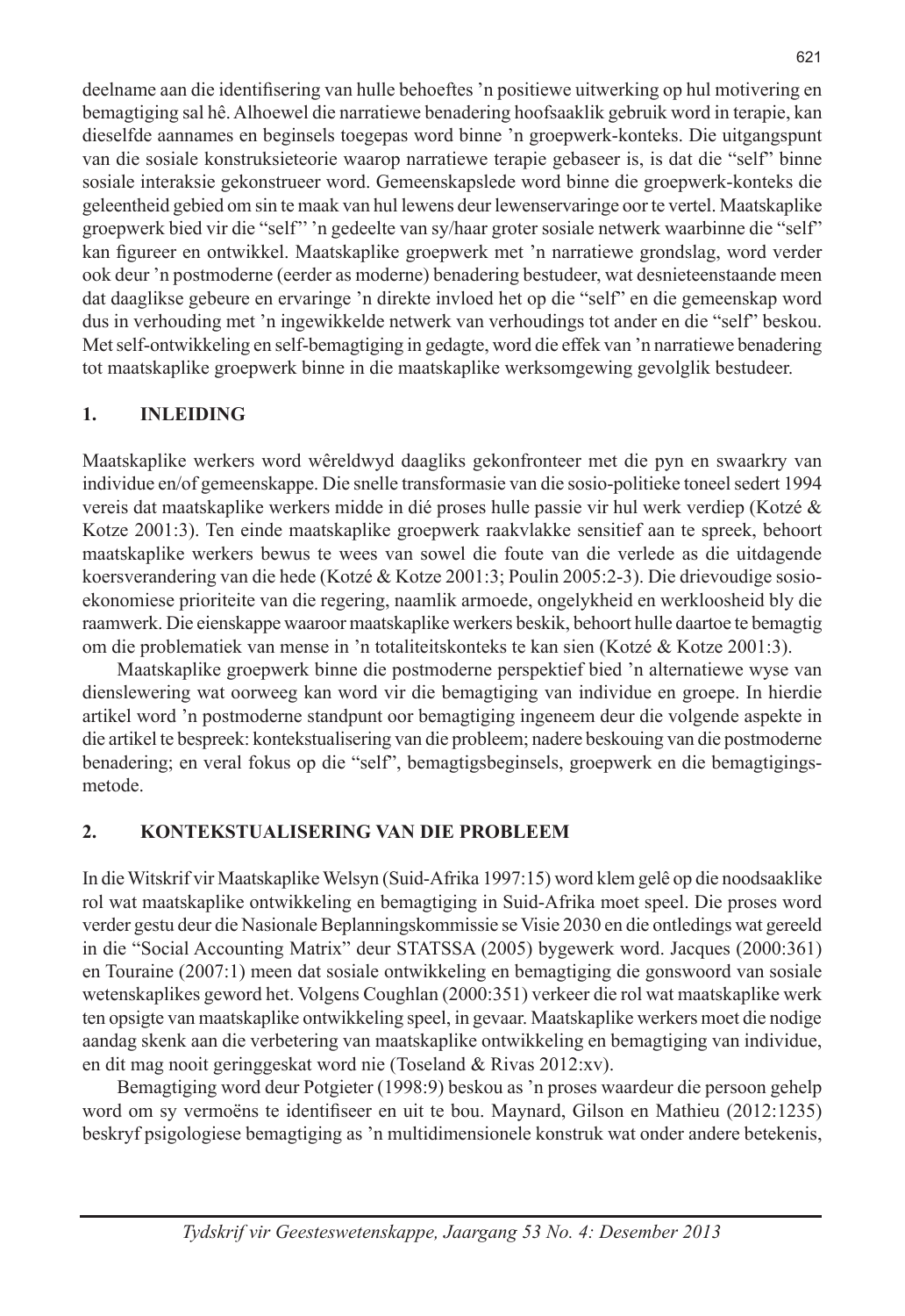bevoegdheid, deursettingsvermoë en impak op die uitkoms insluit. Om mense te bemagtig in die narratiewe benadering, hou volgens White en Epston (1990:148-149) die volgende in:

Supporting persons from behind is not problematic in this way. The therapist can achieve this position in a general sense by working to identify unique outcomes and directly engaging the person in the performance of new meanings around these. Thus, the person is encouraged to be the privileged author of the new story. The therapist can also achieve this standing-behind posture by taking up a position at the 'baseline' against which all of the changes in the person's life can be thrown into sharp relief. This provides for a more empowering distinction.

Slegs 'n individu self kan hom/haarself bemagtig. Die uitgangspunt van die sosiale konstruksieteorie, waarop narratiewe terapie gebaseer is, is dat die "self" binne sosiale interaksie gekonstrueer word. Die konstruktivisme poog om die mens te verstaan en om die fenomeen wat gevorm word deur mense en die mense se subjektiewe mening of sosiale interaksie te begryp en dit vorm weer die mens se interpretasies, realiteit en wêreldsiening, met ander woorde die self. So word betekenis, volgens Cresswell en Planko (2011:40), gevorm by mense "from the bottom up" – van individuele perspektiewe na wyer perspektiewe en uiteindelik na breër verstaan. Die sosiale konstruksie is deel van die onderbou van die narratiewe terapie. Die narratiewe benadering laat terapeute/ maatskaplike werkers oor mense se lewens as verhale dink.

Met die verhale word sodanig gewerk om die lewensverhale te ervaar op maniere wat betekenisvol en vervullend is (Freedman & Combs 1996:1). Mense deel hulle perspektiewe met ander mense en binne die konteks van die sosiale konstruksie in die gemeenskap kom daar in die individu/e se lewe nuwe betekenis en begrip. Maatskaplike groepwerk is gerig op die groeplede (individue) se behoeftes, maar bied ook die groeplede die geleentheid om 'n "nuwe" werklikheid te konstrueer. Maatskaplike groepwerk word deur Toseland en Rivas (2012:11-12) gedefinieer as:

Goal-directed activity with small treatment and task groups aimed at meeting socio-emotional needs and accomplishing tasks. This activity is directed to individual members of a group as a whole within a system of service delivery.

Die groepwerkmetode van maatskaplike werk leen hom daartoe om mense met die narratiewe benadering te bemagtig in 'n konteks van sosiale konstruksie binne die groep.

Die verhaal van Suid-Afrika sluit die verhaal van apartheid in. Volgens Müller (2000:20-23) is apartheid 'n vernederende verhaal van blankes wat meerderwaardig was en wat gedink het dat hulle die antwoorde het en wat neergesien het op ander (benadeelde individue). Tydens apartheid het die gesprek ten opsigte van ontwikkeling en besluitneming meer plaasgevind in wit gemeenskappe as in nie-Afrikaanse gemeenskappe (agtergeblewe gemeenskappe). Hierdie agtergeblewe gemeenskappe se omstandighede was 'n beeld van magtelose en uitsiglose toestande waarin die mense moes leef en werk. Daar was nie altyd geleenthede vir die benadeelde individue in die gemeenskappe om na wense te ontwikkel en hulleself te bemagtig nie.

'n Probleem ten opsigte van leierskap is geïdentifiseer in 'n agtergeblewe gemeenskap in die Noordwesprovinsie. Dit het tydens die stigting van 'n gemeenskapsforum in die gemeenskap probleme met veral leierskap gereflekteer. Vir die outeurs het dit gelyk asof die "leierskapprobleem" slegs beskou moet word as 'n moontlike werklikheid en nie noodwendig as dié werklikheid nie. Dit wou gevolglik voorkom of die probleem 'n algemene denkbeeld in die gemeenskap is (White & Epston 1990:6-7). Na gesprekke met individue het dit verder geblyk dat die gemeenskapsforum moontlik as 'n oplossing vir hierdie probleem kon dien. Die outeurs wou vasstel wat die werklikheid in die gemeenskap is deur groepwerk as metode en as 'n wyse van bemagtiging tot leierskap in die gemeenskap te konstrueer.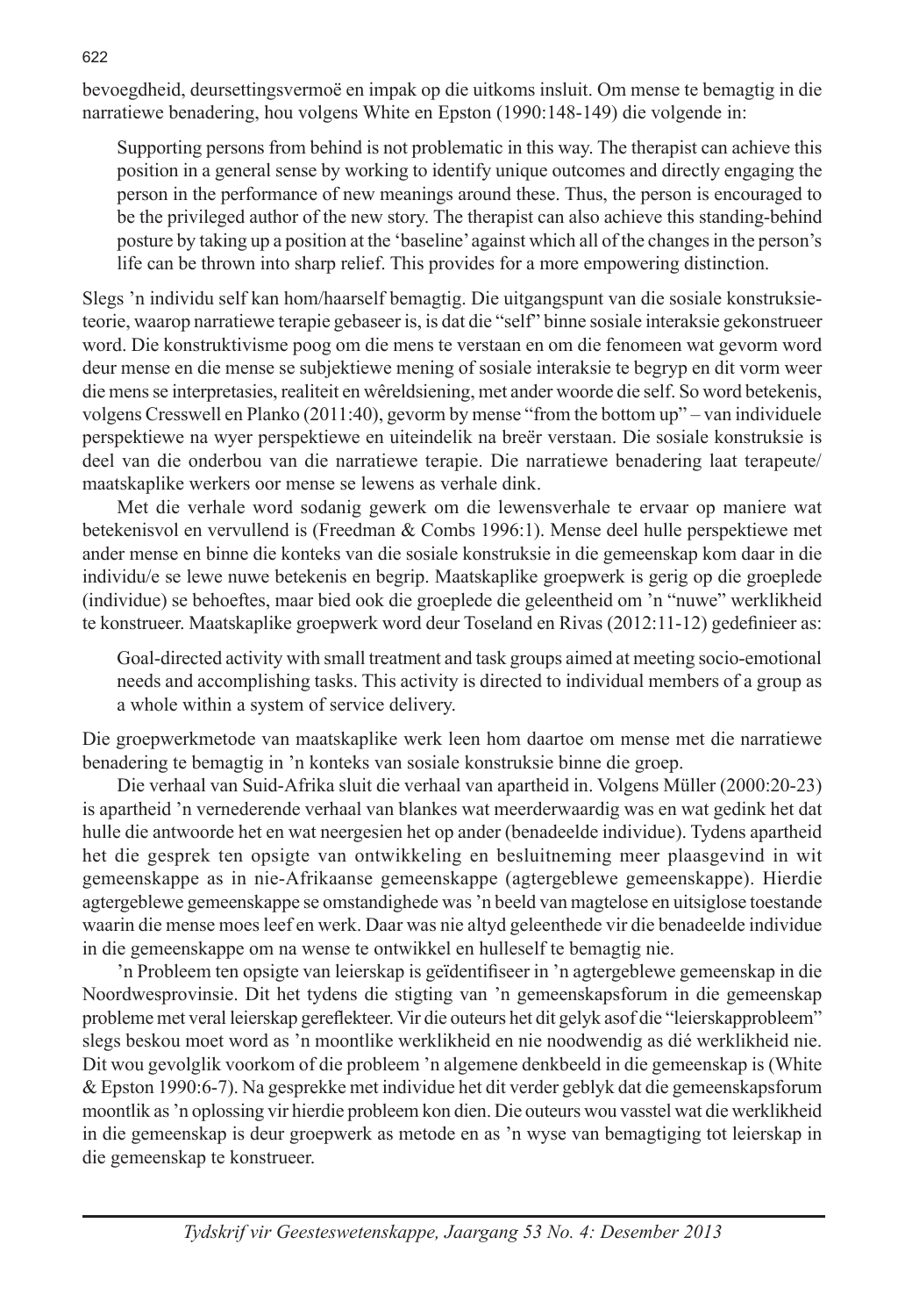Die navorsers beskou maatskaplike groepwerk met 'n narratiewe grondslag dus as dié metode om te volg om die probleem te hanteer. Transformasieprogramme is egter nie altyd geslaagd nie (Anon 2003a:1) en dit beïnvloed leierskap. In hierdie artikel kom bemagtiging binne die postmoderne benadering onder die vergrootglas in 'n poging om die probleem te hanteer. Die *self* ontwikkel binne verskillende kontekste van die samelewing. Volgens die konstruktivisme konstrueer die individu (self) sy persepsies van realiteit deur taal, kultuur, agtergrond en die skep van betekenis (Kottler 2001:94). Die begrip "*bemagtiging* van die benadeelde individu in maatskaplike groepwerk" word deurgaans in hierdie artikel gebruik en sluit die self, vermoëskepping en kapasiteitsontwikkeling in.

#### **3. POSTMODERNE DENKE**

*Postmodernisme* is deel van die hedendaagse spreektaal. Volgens Reid (2002:11) is postmodernisme 'n nuwe begrip of interpretasie van die wêreld en skep dit verskillende betekenismoontlikhede. Die postmodernisme is gebaseer op die aanname dat daar nie absolute waarhede bestaan nie en dat die wêreld 'n subjektiewe belewing is. Taal konstrueer ons persepsie en realiteit, verhoudings, mag en motiverings in die vorm van idees en geloof (Poulin 2005:26; Thompson 2011:91-92; Wikipedia 2012). Dit is verkieslik om van "postmoderne denke" te praat vanweë 'n breë basis. Dit staan in teenstelling tot modernisme met vasgestelde enkelwaarhede.

Moderne denke vind dit moeilik om oop te wees vir ander persepsies. Modernisme beklemtoon wetenskaplik objektiewe bewysbare feite, ewigheidsbeginsels en so word moontlike ander kennis oor die saak uitgesluit (Dill & Kotzé 1997:5). Klem word geplaas op individualisme wat ontken dat die self in verhouding tot ander faktore bestaan (Swanepoel 2003:69,71; Van Heerden 1996: 26-27). *Postmoderne denke* word as **'**n denkwyse, eerder as 'n patroon wat vra na die waarheid beskou (Anon 2003c:21; Joubert 2000:24).

Volgens Swanepoel (2003:70-75) is die postmoderne denkwyse die erkenning van verskeidenheid en uniekheid van gebeure (Anon 2003c:21; Swanepoel 2003:75). Die postmoderne denke wil, as dit moontlik is, wegkom van die sogenaamde metanarratiewe ("eksakte waarhede") wat besig is om kredietwaardigheid te verloor (Van Heerden 1999a; Thomson 2011:92). Hiermee word afgewyk van die moderne denke wat geneig is om mense en gebeurtenisse binne grense te plaas en uitsonderings te negeer. Hierdie modernistiese siening word deur die postmoderne verwerp (Joubert 2000:24; Rossouw 1995:45; Thomson 2011:91). Daarteenoor vra die postmoderne denke eerder na klein verhale en die unieke bestaansreg en denkpatrone van persone. Dit gee erkenning daaraan sonder om te veralgemeen, te etiketteer of te diagnoseer (Anon 2004:17; Swanepoel 2003:70,74). Daar bestaan nie soos in ekspertkennis net een korrekte of objektiewe siening nie (Joubert 2000:25,26; Swanepoel 2003:71). Die moontlikheid van ander opsies word oorweeg en sodoende kan geleenthede vir verdere groei geskep word.

Postmoderne denke dink epistemologies. *Hoe weet ek wat ek weet?* Dit gaan dus oor die nadenke en die *hoe* en die *wat* van kennis (Dill & Kotzé 1997:1; Wetherell 1997:v). Volgens Kotzé (1994:22) en Thompson (2011:92) is kennis 'n sosiale konstruk wat uitgedruk word in taal. Erkenning word gegee aan sosiale konsensus, byvoorbeeld om links te ry in Suid-Afrika. Daar bestaan 'n bewustheid van sosiaal gekonstrueerde realiteite en betekenissisteme. Wêreldwyd is daar meer aanvaarding dat daar verskillende waarhede oor 'n saak bestaan (Speedy 2008:15; Neimeyer 1993:221). Die ekstreme postmodernisme kan lei tot relativisme (Dill & Kotzé 1997:16). Swanepoel (2003:74) meen nie dat alles aanvaarbaar is en dat geen keuses ten koste van ander gemaak mag word nie. Tóg laat die postmoderne denke, hoewel nie in sy absolute vorm nie, ruimte vir keuses wat uitgeoefen kan word (Wetherell 1997:v).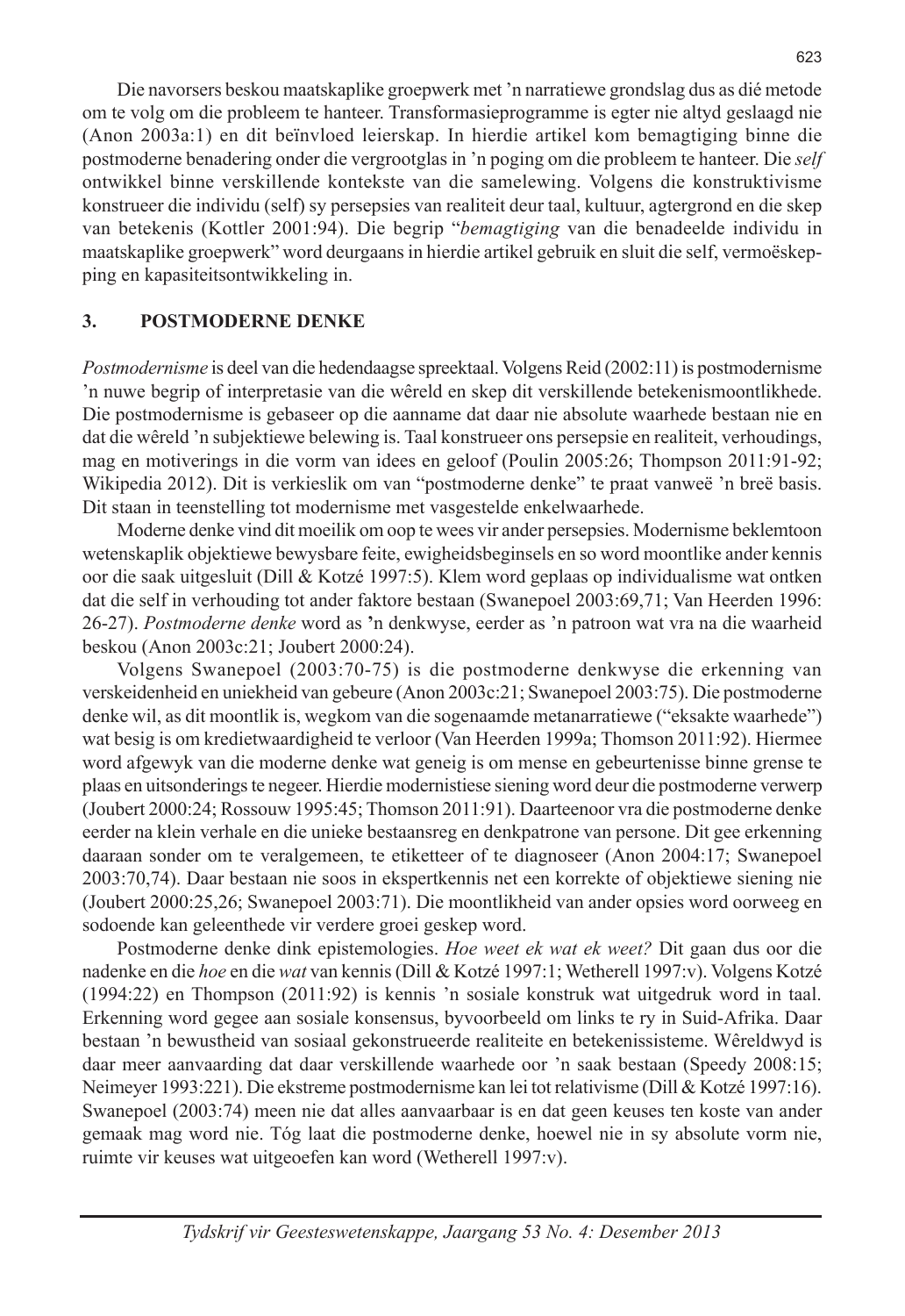Volgens Speedy (2008:15) en Swanepoel (2003:72) handel die postmoderne paradigma primêr oor taal. Dit konstrueer betekenisse en beïnvloed die wyse waarop na die werklikheid gekyk word. Hierdie ondersoek oor bemagtiging – vanuit die postmoderne denke – is deur die navorsers beïnvloed, want dit is die navorsers se sosiale konstruksie (taal) van hul werklikheid oor hierdie navorsing (Speedy 2008:15; Vlok 2001:41). Dié siening is 'n moontlike alternatief vir die verskeidenheid metodes van bemagtiging wat oorweeg kan word.

# **3.1 Die self**

Tydens apartheid was die waarskynlikheid groot dat die self van benadeelde individue en agtergeblewe gemeenskappe aangetas is, veral as Müller (2000:20-23) se opmerking in gedagte gehou word dat apartheid 'n vernederende verhaal van blankes se meerderwaardigheid was. Die selfwaardigheid en menswaardigheid van die agtergeblewe mense is aangetas. Die persone is verneder en voel waarskynlik minderwaardig en sal aan hulleself twyfel indien besluite geneem moet word en hulle nie die vermoë het om oplossings aan te bied vir vraagstukke nie.

Bemagtiging begin by die persoon self en hoe hy/sy betekenis daaraan gee, dit verstaan en dit wil hanteer. Die postmoderne benadering sluit die individu in wat in 'n pluralistiese wêreld leef waarin hy of sy in 'n ingewikkelde netwerk van verhoudings tot ander en die self bestaan (Billington, R., Hockey, J. & Strawbridge 1998:40,41; Klopper 1993:19,21; Speedy 2008:16; en White 2000:7). Behoeftes word bepaal deur individue se ervaring binne hulle persoonlike intense konteks. Die behoeftes moet die stem van die individu, groep of gemeenskap wees. Gray (2003:xx) beweer dat mense (al is hulle mag en sosiale toelaag verhoog) beroof word van hul vermoë om vir hulleself te dink en om hulle eie probleme op te los.

Maatskaplike groepwerk bied vir die self 'n gedeelte van 'n groter sosiale netwerk waarbinne die self moet figureer en kan ontwikkel. Dit moet binne die sosiale konstruksie en konteks verstaan word (Janssen 2010:5). Van die *self* kan 'n mens sê dat mense betekenis aan hulle lewens gee deur die stories wat hulle oor hulle lewens konstrueer (Wetherell 1997:v). Hierdie lewens is veel ryker as die stories wat hulle daaroor konstrueer. Enersyds konstrueer mense hul lewensverhale gebaseer op hulle ervarings van die lewe, en andersyds vorm dieselfde verhale/stories weer die lewe van mense. Lewe en stories staan dus rekursief in verhouding tot mekaar.

Die mens se verstaan van homself kan ook beskryf word as 'n self-narratief en hul identiteit is bepalend vir die persoon se lewe en verhoudings (waar bemagtiging werklikheid word). As die persoon se gedrag na vore kom, vorm dit die *self* en beweging van die *self.* Self-narratiewe vorm nie mense se lewens nie (Kotzé 1992:49; White 2007:80). Daar is dus geen essensiële *self* nie.

Friedman (soos aangehaal deur Andersen 1995:300) en White (2007:80) meen dat verhoudings die belangrikste rol speel by die identiteit van 'n persoon.

# **3.2 Postmoderne self**

Die ontwikkeling van die *self* ("persoon", "ek" of "individu") spruit voort vanuit die romantiese periode na die modernistiese tot die postmodernistiese siening van die self. In die romantiese tye is die *self* beskou as onsigbaar. Dit wat as kragte in die persoon beskou is, is persoonlike dieptes en dinamika van die persoonlikheid. Die modernistiese siening van die *self* het die romantiese siening vervang met die idee dat die *self* saamgestel is uit die rasionele en kognitiewe. Die *self* word uitgesonder as 'n entiteit en as 'n bron van gedagtes, taal en betekenis. In die postmoderne diskoers word die *self* sosiaal gekonstrueer in die domein van sosiale konstruksie (wat betekenis en interpretasie insluit) (Kotzé 1994:48; Reid 2002:11; Speedy 2008:17).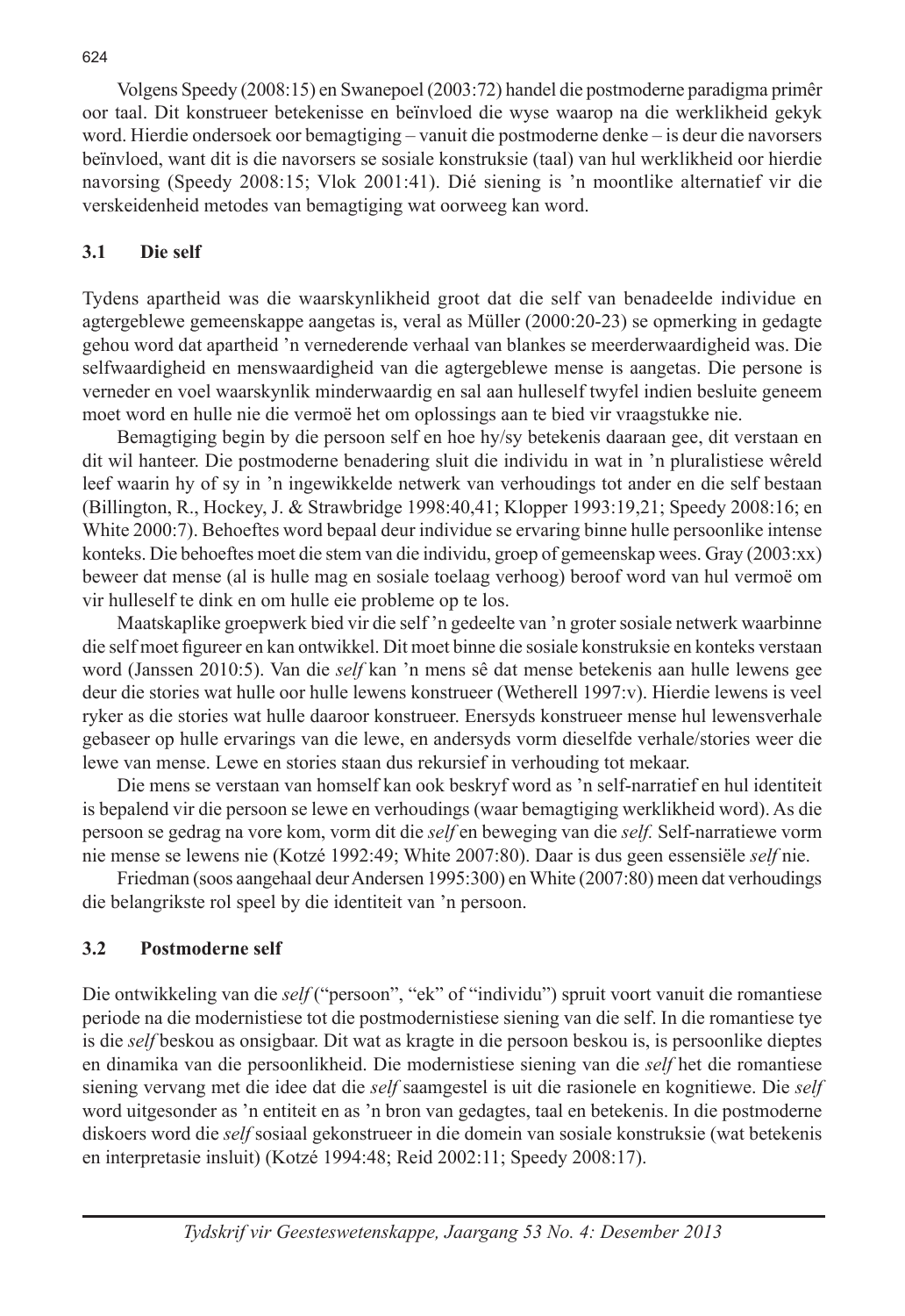Die "*ek*" in die narratiewe benadering is nie 'n stabiele entiteit nie maar verander voortdurend soos die lewe (Monk *et al*. 1997:39). Die gesprek oor die *self* vorm 'n narratief wat lewenslank ontwikkel. In die modernisme dui die *self* op 'n ontologiese entiteit, die "wat"-vraag is prominent, en 'n presiese beskrywing en definiëring van die *self* is belangrik. Vir die postmodernisme is die hoe-vraag belangrik. Hoe speel die mens se *self* 'n rol in die wyse waarop hy vir hom sin en betekenis skep? Die *self* is nie 'n ontologiese substansie nie maar 'n betekenisskeppende sisteem wat betekenis soek, onder andere in dominante opvattings van die *self* (Monk *et al*. 1997:33-34; White, 2007:137). Hierdie gedagte plaas mense in beheer van hulle lewens deur voorsiening te maak vir alternatiewe maniere om hulle *self* te verstaan (White 2007:137). Mense vorm die betekenis van hulle lewens. Indien die *self* 'n ontologiese entiteit is, kan die outeur nie die waarde van terapie in 'n persoon se lewe insien nie. Tydens terapie wil daar juis nuwe betekenisse vir die *self* deur alternatiewe verhale geskep word. Gebeure en ondervindings in die alledaagse lewe het 'n invloed op die *self*. Die *self* is nooit op sigself met homself besig nie, dit staan altyd in verhouding tot ander.

#### **3.2 Die self as 'n narratief**

'n Persoon vorm stories oor homself en sy wêreld uit sy individuele of gesinservaring wat die interpretasies van sy unieke sosiale situasie beïnvloed. Die verlede met alle betekenisvolle gebeure is verby en al wat oorbly, is herinneringe wat in stories na vore kom. Herinneringe is selektief geneem uit die werklikhede wat vir die persoon bestaan.

Mense maak sin uit hulle lewens deur lewenservarings oor te vertel in hulle konteks en verhoudings met ander mense (Billington *et al*. 1998:48; Speedy 2008:21). Van die *self* kan 'n mens sê dat mense betekenis aan hulle lewens gee deur die stories wat hulle oor hulle lewens konstrueer (Wetherell 1997:v). Hierdie lewens is veel ryker as die stories wat hulle daaroor konstrueer. Enersyds konstrueer mense hul lewensverhale gebaseer op hulle ervarings van die lewe, en andersyds vorm dieselfde verhale/stories weer die lewe van mense. Lewe en stories staan dus rekursief in verhouding tot mekaar.

Die mens se verstaan van homself kan ook beskryf word as 'n self-narratief en 'n persoon se identiteit is bepalend vir die persoon se lewe en verhoudings (waar bemagtiging werklikheid word). As die persoon se gedrag na vore kom, vorm dit die *self* en beweging van die *self.* Selfnarratiewe vorm nie mense se lewens nie (Kotzé 1992:49; White 2007:80). Daar is dus geen essensiële *self* nie want die self is vloeiend omdat nuwe betekenis voortdurend gevorm word deur nuwe interpretasies van die realiteit.

*Selwe* is sosiaal gekonstrueer deur taal en gaan voort in die narratief (Greene & Lee 2002:180). Oor die algemeen verwys die self-narratief na die individu se eie weergawe van die verhoudings tussen gebeure oor 'n tydperk heen, hoe dit verbintenisse het met die *self* en reflekteer nie soseer realiteit nie, as wat dit 'n soeke is na die waarheid. Die waarheid is slegs dié waarheid van die persoon self wat op sy interpretasies gebaseer is. Dit word gekenmerk deur 'n verskeidenheid diskoerse wat wissel in dominansie (Dixon 2000:341). Die meer dominante diskoerse in die storie speel 'n groter rol in die vorming van die lewe en die *self* van die persoon as die minder dominante of alternatiewe diskoers (Ubbink 2000:67). Die dominante storie impliseer dus dat ons nooit ons volle ervarings kan vertel nie en daarom bly dit vormloos en ongeorganiseerd. Deur interaksie en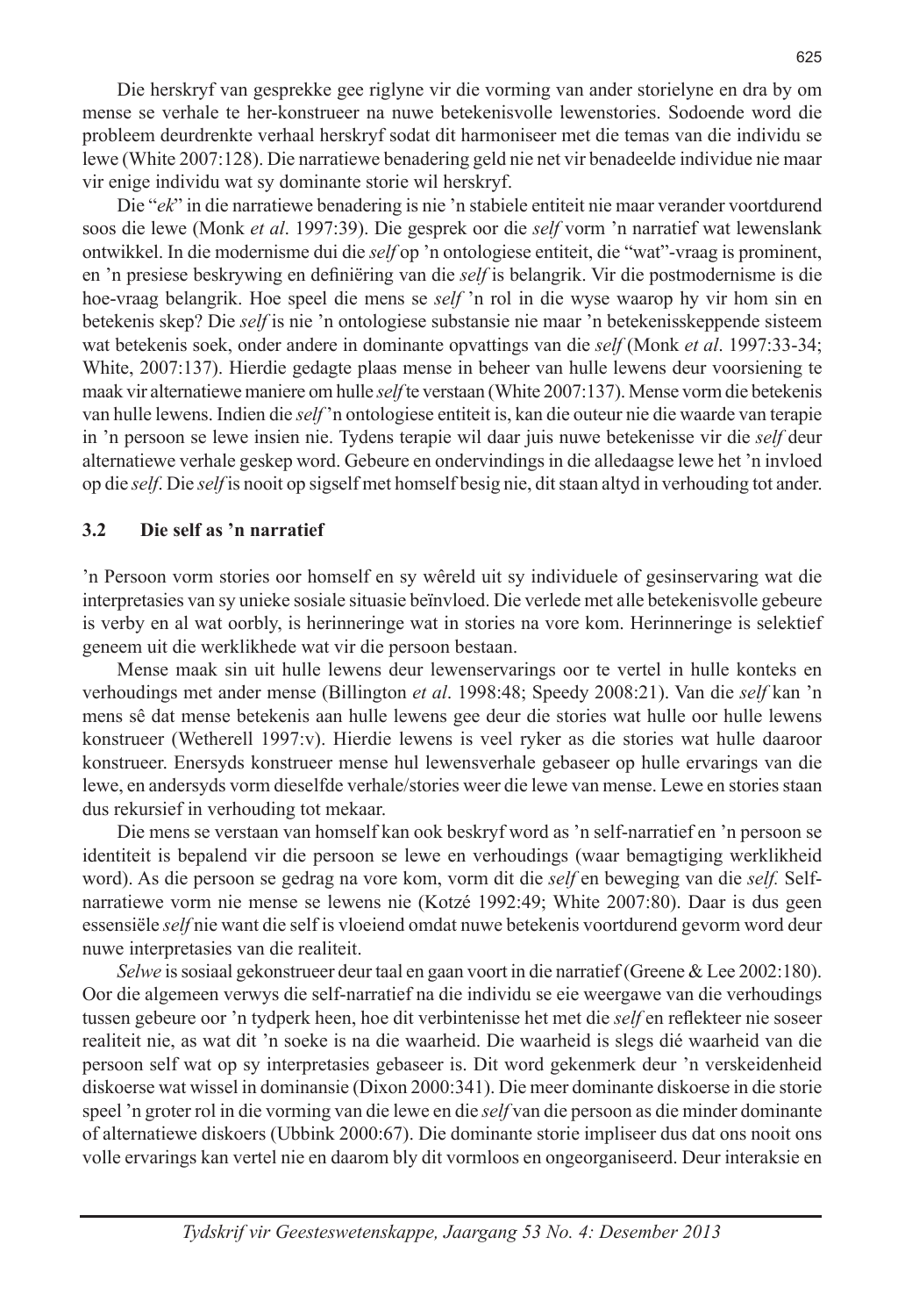voordra van narratiewe ontwikkel mense se lewens en sluit dit aan by die bemagtigingsgedagte. White (2007:80) sê dat die konstruksie van self-narratiewe bydra tot die terapeutiese taak, tot herontwikkeling van persoonlike narratiewe en die rekonstruksie van identiteit (White & Epston 1990:15).

Terapeutiese maatskaplike groepwerk bied die geleentheid aan groeplede om hulle lewens te ontwikkel deur alternatiewe stories en die konstruksie van nuwe betekenis. Die *self* word en is ook 'n veelvoudige *self*.

# **3.3 Veelvoudige self**

Die individu staan in die konstruering van sy lewenstorie altyd in verhoudings met medemense en hulle unieke lewenservarings, wat hulle waardesisteme insluit. Hulle is vennote in die konstruksie van een mens in 'n ander mens se storie. Die identiteit van 'n persoon is dinamies (Botha 1998:100; White 2000:7, 80). Die veelvoudige ervarings in 'n veelvoud van gesprekke vorm 'n veelvoudige *self*. 'n Persoon vorm sy verskuiwende *selwe* ooreenkomstig die verskillende verhoudings en gesprekke en "tale" waarin hy beweeg (Anon 2004:17; Janssen 2010:5). Die individu gebruik verskillende stemme in 'n veelheid van gesprekke (Kotzé 1994:49). Die veelheid van *selwe* is soos verskillende rolle wat die persoon in verskillende kontekste vervul en kan beskryf word as die *self* in meervoud (White 2000:7). Die verskillende *ekke* en meervoudigheid van die *self* woon saam in 'n liefdesgemeenskap. Die mens kan meta-staan in dit wat hy doen en sê. Aan die een kant is hy 'n sisteem wat los is van die samelewing en aan die ander kant is hy deel van die samelewing. Daarom kan maatskaplike groepwerk baie nuttig gebruik word vir bemagtiging en kan die *self* van 'n persoon sy veelheid beoefen. Volgens Toseland en Rivas (2012:275) is die hoofdoel van maatskaplike groepwerk om groeplede te bemagtig, sodat die groeplede beheer neem van hulle lewens binne en buite die groep.

White en Epston (1990:10) het tot die slotsom gekom dat mense nie oor direkte kennis van die wêreld beskik nie. Botha (1998:69,101) is van mening dat 'n persoon meer as een lewenstorie ontwikkel en hoe groter die voorraad van die self-narratiewe is, hoe groter is die persoon se kapasiteit vir verbintenisse met ander mense. Die geldigheid van self-narratiewe hang af van die interpretasie daarvan deur ander. Hiermee stem die navorsers saam, maar voeg by dat die *self* vir die individu afhang van hoe ander daardie narratiewe interpreteer.

Die self-narratief is afhanklik van interaksie met ander mense en sodoende word die sosiale konstruksie gevorm waar die fokus op die ontwikkeling van 'n sosiale realiteit is (Greene & Lee 2002:180; Janssen 2010:6). Self-narratiewe bestaan, gaan voort of vind herhaaldelik in 'n netwerk van identiteite plaas (White 2000:6-7). Voorkeure kan beskou word as lense wat vir die persoon 'n bepaalde manier van waarneming gee en aan die lewe betekenis verleen. Janssen (2010:6) meen die selfnarratief is nie staties en beperkend nie, maar 'n voortdurende proses.

# **3.4 Die voorkeur-self**

Die voorkeur-self is die navorsers se eie konstruk wat eienaarskap van die mens se binnekennis ("insider knowledge") aanvaar (White 1997:214). 'n Individu se voorkeur-self het 'n biologiese en genetiese sy en die inhoud daarvan word sosiaal gedefinieer. Dit is 'n dinamiese konstruk wat ook deur die omgewingsfaktore beïnvloed word en verander dus na gelang van die konteks.

As hier aan 'n voorkeur gedink word, kan volgens Hinckley (1996:1V) aan links- en regshandigheid gedink word. Die mens is veronderstel om albei hande te gebruik, tog toon hy 'n voorkeur om met 'n bepaalde hand sekere goed te doen. Die inhoud van die voorkeurself wil die manier waarop die mens sy aandag fokus, besluite neem, aandag hanteer en homself ten opsigte van die buitewêreld oriënteer, in ag neem (Coetzee 1997:71; White 2007:102-103).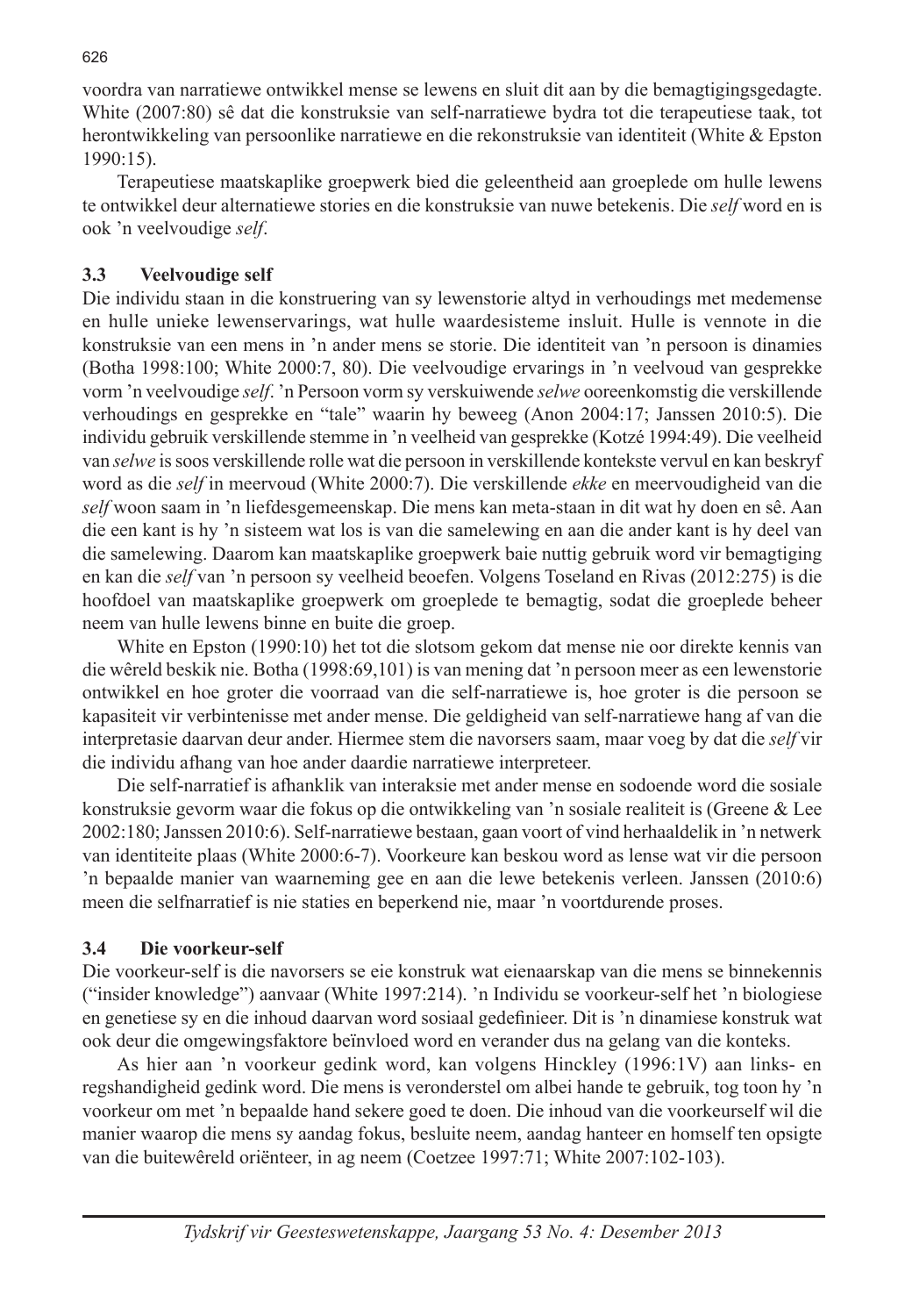#### **3.5 Die sosiale self**

Diskoerse van die samelewing skryf aan die mens voor hoe hy in bepaalde omstandighede moet optree. Dit kan meebring dat die stem van die mens se voorkeur-self stilgemaak word en hy 'n slagoffer van die stem van die samelewing word. Die sosiale *self* word beskou as 'n konstruk wat die persoon self skep, op die wyse waarop hy dink hy behoort te wees om aan die verwagtings van die samelewing te voldoen. Hierdie sosiale *self* kan beide 'n verruimde of beperkende invloed op die dinamiese self hê.

Figuur 1 verwys na die beskouing van die self in terme van die voorkeur self (A), die sosiale self (B) en die dinamiese self (C).



*Figuur 1: Beskouing van die self*

Die dinamiese, sosiale, en voorkeurselwe is konstrukte wat poog om 'n ryker beskrywing te gee van die wyse waarop die mens keuses in sy lewe maak. Die drie selwe beïnvloed mekaar voortdurend wederkerig. Die omstandighede waarin mense hulle bevind, sal ook die *self* beïnvloed. Die vermoëns en ontdekking of herontdekking van mense se sterktes kan meewerk tot die bemagtiging van die persoon.

Maatskaplike werk vereis 'n bewustheid van die sosiale *self* van persone wat gevorm word en die maatskaplike werker moet ook bewus wees van sy eie *self*. Die self van die maatskaplike werker waarvolgens gewerk word, sal 'n invloed op bemagtiging hê, maar die werker se *self* sal ook beïnvloed word.

# **4. BEMAGTIGINGSBEGINSEL**

Bemagtigingsbeginsels wat die verbetering van mense se gedrag, welstand en houding betref, het van 1940 af toegeneem (Maynard *et al.* 2012:1231-1232). Langenhoven (2001:124) beskryf bemagtiging as 'n voortdurende, fluktuerende, lewenslange transformasie en bevrydende proses wat positiewe verandering in die individu tot gevolg het. Hepworth, Rooney en Larson (2002:438) meen bemagtiging is om mense die kapasiteit te gee om op so 'n wyse interaksie met die omgewing te hê dat hulpbronne uitgeruil word om hulle behoeftes te bevredig en hul lewensfunksionering te verhoog.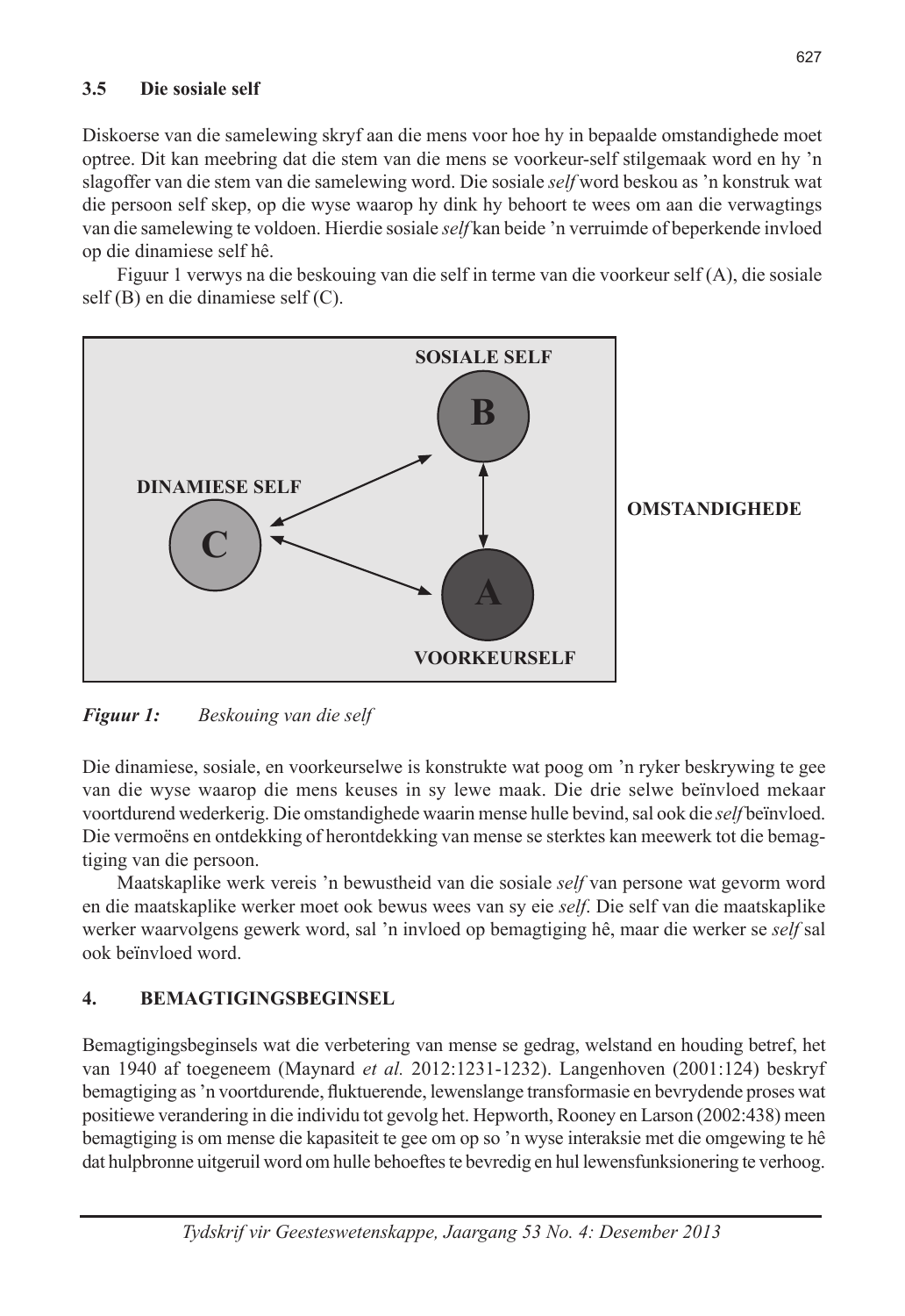In die proses van bemagtiging word die term *bemagtiging* gekonstrueer wat vir die persoon of maatskaplike werker in die situasie funksioneel is.

Bemagtiging is 'n belangrike komponent van ons tyd omdat almal toegerus wil wees om betekenisvolle bydraes tot hul toekoms te lewer. Die term *bemagtiging* het sedert 1940 bekendheid verwerf en vele beloftes is daarmee geassosieer en veral binne maatskappye is nie aan al hierdie beloftes voldoen nie (Blanchard, Carlos & Randolph 1999:1). Bemagtiging is op 'n sekere tydstip beskou as 'n populêre gonswoord ("buzz word") (Anon 2012b). Bemagtiging is al goed beskryf en het 'n lang geskiedenis, nogtans word die uitkoms van bemagtiging bevraagteken (Maynard *et al.* 2012:1231-1232; S.A. Akademie vir Wetenskap en Kuns 2003:1-3). Mohosho (2002:2-6) se navorsing waarin dit gehandel het oor die bemagtiging en ontwikkeling van die jeug tot entrepreneurs in die nuwe Suid-Afrika het gewonder wat die impak daarvan op hulle sosiale sisteem sal wees. Bemagtiging kan 'n groep mense begelei om toegang tot kennis te verkry, te studeer en ook tot finansiële onafhanklikheid te ontwikkel. Rykdom moet nie net 'n eksklusiewe groep insluit of aan sekere groepe uitgedeel word nie, maar versprei word. Die sigbare resultate van bemagtiging sal bemagtiging bevorder en mense motiveer om te leef (Mohosho 2002:56-57).

Met die groep gedifferensieerd in Suid-Afrika, voor 1994, het die verspreiding van status, prestige en mag daartoe gelei dat bepaalde groepe in 'n relatief ondergeskikte posisie teenoor 'n dominante groep gestaan het. Dit het in die praktyk ongelyke lewensgeleenthede meegebring (Rhoodie 1977:177). Om die probleem te hanteer, is *bemagtiging* na 1994 ondersoek. Volgens Blanchard *et al.* (1999:1) skep bemagtiging 'n probleem vir sommige mense wat by die tradisionele hiërargiese paradigma vasgehaak en in gebreke gebly het om te verstaan dat daar beweeg moet word na 'n paradigma wat soek na 'n ander manier van hantering as die hiërargiese.

Bemagtiging van alle Suid-Afrikaners is noodsaaklik en wenslik, maar dan moet die begrip reg verstaan en gebruik, en nie misbruik, word nie (Anon 2003b:7). Mense word sogenaamd bemagtig, maar magteloos gelaat en benadeel tot voordeel van ander. Die huidige uitkomste van bemagtiging skep ongemak met omgekeerde rassisme en val nie binne die raamwerk van werklike bemagtiging nie. Dit wil voorkom of *mag* in bemagtiging tot misverstand lei. *Mag* word met oorheersing en beheer verbind en dit maak korrupsie, uitbuiting, verdrukking en selfs geweld moontlik.

Wesenlike komponente van bemagtiging is uiteraard nodig om gemeenskappe te bemagtig. Van die komponente sluit onder meer in dat persone in die gemeenskap gehelp word om hulle vermoëns te identifiseer en uit te bou. Die komponente binne die narratiewe benadering is ontwerp om unieke uitkomste te identifiseer, wat aansluit by die persoon (gemeenskap) se verhaal waar nuwe betekenisse die persoon (gemeenskap) kan bemagtig.

Dit moet uit hulle eie behoeftes gebore en self in die gemeenskap hanteer word. Die gemeenskaplike sisteme wat bestaan en/of wat hulle skep, moet deurlopend deur hulle gekoördineer en in stand gehou word.

#### **4.1 Die aard van bemagtiging binne maatskaplike werk**

Die maatskaplike werk professie is op bemagtiging gerig. Die International Association of School of Social Work (IASSW) meen:

The social work profession promotes social change, problem solving in human relationships and the empowerment and liberation of people to enhance well-being. Utilising theories of human behaviour and social systems, social work intervenes at points where people interact with their environment. Principles of human rights and social justice are fundamental to social work. (IASSW 2004)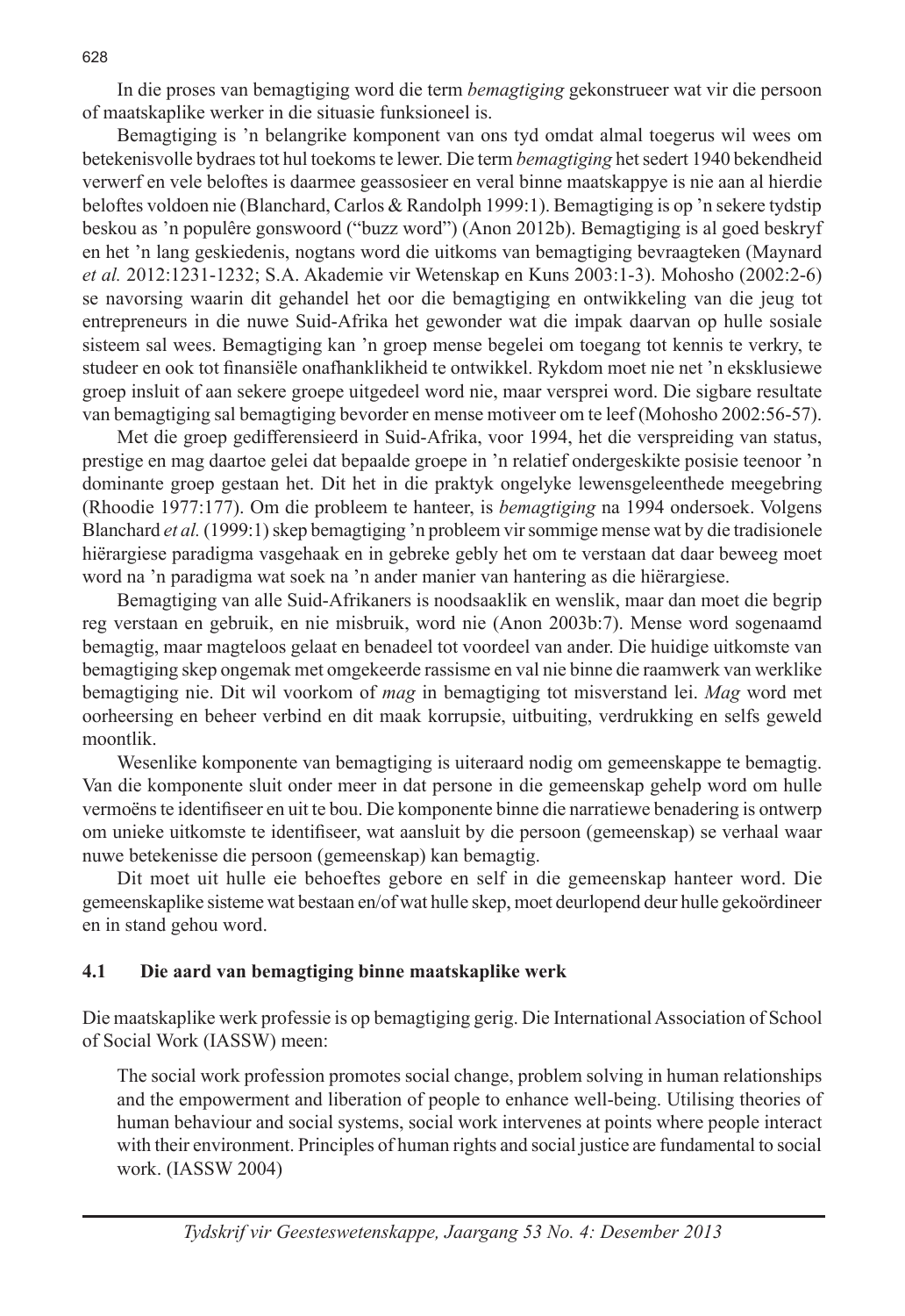Gray (2003:xx) meen dat maatskaplike werk vrae stel oor goeie maatskaplike werk en sluit bemagtiging daarby in: "...Or does it invite social workers to rethink models of welfare provision and their real outcomes in terms of empowering disadvantaged groups, cut off from the economic mainstream?" Bemagtiging blyk veral belangrik te wees vir mense wat deur die politieke proses ontmagtig is en wat as gevolg daarvan behoeftes ervaar. Wessels (2003:135) wys daarop dat bemagtiging op persoonlike, interpersoonlike en politieke vlak implikasies vir mense inhou. Persoonlike bemagtiging dui op die persoon se eie bevoegdhede om verandering te bewerkstellig. Mense wil in beheer van hulle lewe wees en besin oor die redes waarom dit vir hulle betekenisvol is.

Die bemagtigingsproses begin met beplanning en ontplooiing. Die aanpassings gedurende die tydperk waarin bemagtiging plaasvind, moet goed oorweeg word. Psigologiese bemagtiging fokus op individue of groepe sodat hulle weer in beheer van hulle lewens en selfwerksaamheid kom (Maynard *et al*. 2012:1231-1232). Gemeenskaplike betrokkenheid is van kardinale belang.

Die onmiddellike behoeftes kom gewoonlik na vore (Pretorius 2003:18). Saleeby (1992:2) meen dat persone hulle intense persoonlike leefwêreld met hulle verhale beskryf. Indien maatskaplike werkers hierdie persoonlike beskrywings van die mense ernstig opneem en hanteer, lei dit tot die gevoel dat hulle in beheer kom van hulle lewe en 'n verhoogde lewensgehalte ervaar. Hierdie ervaring bemagtig mense. Met bemagtiging van 'n gemeenskap word aangesluit by die postmoderne gedagte van Swanepoel (2003:15) dat mense hulle "… eie leef …" kan leef. Wat egter waar is, is dat daar baie verwarring oor "bemagtiging" bestaan.

# **4.2 Riglyne vir bemagtiging**

Die volgende riglyne vir bemagtiging kan oorweeg word:

- Bemagtig individue, groepe en gemeenskappe sodat mense self hulle situasies hanteer. Voorkom probleme deur sosiale/ekonomiese ontwikkeling.
- Verbeter lewensgehalte deur netwerke en samewerking tussen gemeenskapslede, sosiale kapitale hulpbronne asook institusionele hulpbronsisteme te vestig.
- Moedig die sosiale geregtigheid en gelykheid van alle mense aan.
- Ontwikkel die maatskaplike werk professie met nuwe kennis (DuBois & Miley 2002:56-57).

Die narratiewe benadering bied aan die maatskaplike werker 'n uitdaging om die kliënt se sosiale konstruksie van sy situasie en behoeftes te oorkom. Deur eksternalisering, kry die persoon geleentheid om die behoefte onder die loep te neem. In die proses word saam met die persoon gesoek na unieke uitkomste. Die uitkomste vir bemagtiging kan geleë wees in 'n persoon se vaardighede, talente, beroepsmoontlikhede, waardes en hoop wat die persoon inspireer. Die maatskaplike werker kan hierdie uitkomste deur fasilitering help ontdek.

# **5. GROEPWERK AS BEMAGTIGINGSMETODE BINNE DIE POSTMODERNE BENADERING**

Soos reeds vermeld in die artikel is 'n probleem ten opsigte van leierskap geïdentifiseer in agtergeblewe gemeenskappe in die Noordwesprovinsie. Tydens die stigting van 'n gemeenskapsforum in die gemeenskap is probleme met veral leierskap ondervind. Vir die outeurs het geblyk dat die "leierskapprobleem" slegs beskou moet word as 'n moontlike werklikheid en nie noodwendig as dié werklikheid nie. Dit wou gevolglik voorkom of die probleem 'n algemene denkbeeld in die gemeenskap is (White & Epston 1990:6-7). Na gesprekke met individue het dit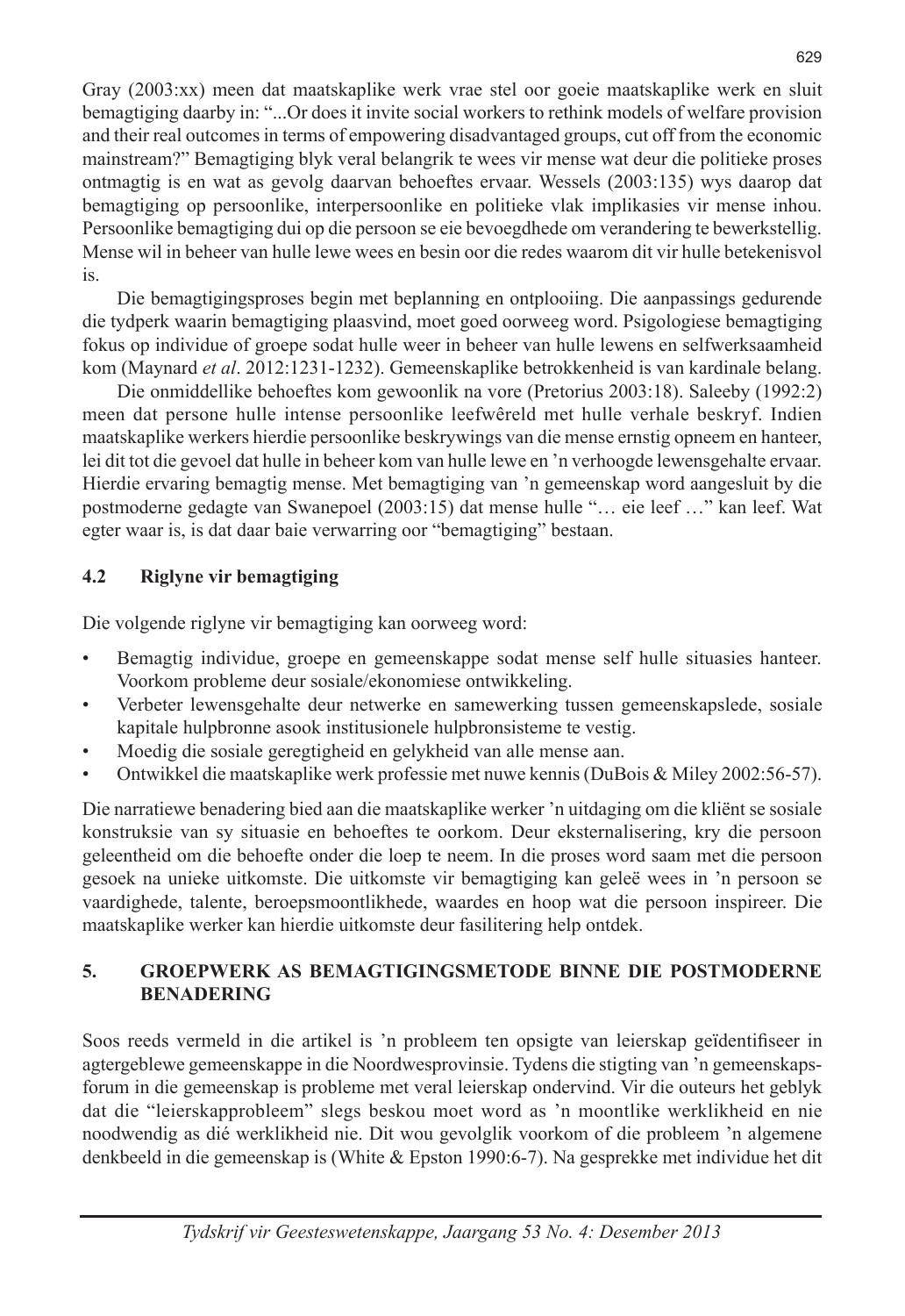verder geblyk dat die gemeenskapsforum moontlik as 'n oplossing vir hierdie probleem kon dien. Die outeurs wou vasstel wat die werklikheid in die gemeenskap is deur groepwerk as metode en as 'n wyse van bemagtiging tot leierskap in die gemeenskap te konstrueer.Volgens Toseland en Rivas (2012:275) is die hoofdoel van maatskaplike groepwerk om groeplede te bemagtig sodat die groeplede beheer neem van hulle lewens binne en buite die groep. Die herskryf van gesprekke deur die narratiewe benadering wat gebed is in die postmoderne, gee riglyne vir die vorming van ander storielyne en dra by om mense se verhale te herkonstrueer na nuwe betekenisvolle lewenstories. Sodoende word die probleem deurdrenkte verhaal herskryf sodat dit harmoniseer met die temas van die individu se lewe (White 2007:128). Die narratiewe benadering geld nie net vir benadeelde individue nie maar vir enige individu wat sy dominante storie wil herskryf. In hierdie agtergeblewe gemeenskap was dit leierskap.

Verskillende toepassings en kontekste bepaal die omskrywing van *groepwerk*. Die maatskaplike groepwerkmetode word benut om 'n groep individue tot doeltreffende maatskaplike funksionering te begelei (Rootman 1998:11; Toseland & Rivas 2012:3). Die verbetering van maatskaplike funksionering sluit aan by bemagtiging. DuBois en Miley (2002:39,40) bevestig dat daar van kleingroep-interaksie gebruik gemaak word vir sosiale verandering. 'n Verdere beskrywing vanuit 'n elektroniese ensiklopedie (Anon 2012a) en Toseland en Rivas (2012:64) beklemtoon die emosionele groei en persoonlike probleemoplossing in die groepe. Die groei in die narratiewe benadering vind plaas deur taal, kultuur, 'n persoon se agtergrond, lewenservaring en van betekenisgewing (Kottler 2001:94).

Volgens Venter (1992:9,40) bestaan groepe uit individuele lede sonder 'n gedeelde verlede maar wel met 'n gedeelde hede en 'n gedeelde toekoms vir die duur van die groepterapiekonteks. Die groep is 'n dinamiese selfontwikkelende eenheid in 'n proses van skepping en ontwikkeling, sonder definitiewe skeiding en rekursief verbind tot die wyer ekologie. Die groep is meer as die som van sy dele (Wetherell 1997:4,243). Individue gaan oor tot aksie en reageer verskillend in 'n groepsituasie (Enclopedia Mental Disorders, 2012).

Groepwerk word oorweeg vir bemagtiging binne die postmoderne denke. Narratiewe en konstruktivistiese teorieë fokus op hoe groeplede hulle realiteite skep en onderhou deur hulle lewenstories en subjektiewe ervarings (Toseland & Rivas 2012:64). Die individu se wesenlike bestaan kry meer sin deur gebeurtenisse – natuurlik en onnatuurlik – asook deur die wisselwerking tussen die individu aan die een kant en ander mense en instellings aan die ander kant binne die postmoderne benadering (Greene & Lee 2002:180). Winslade en Monk (1999:103) meen die narratiewe benadering beklemtoon die ontwikkeling van 'n gewaardeerde gehoor vir nuwe ontwikkelinge in 'n persoon se lewe. Mense in groepwerk is 'n entiteit met 'n gemeenskaplike geverbaliseerde, ooreengekome probleem binne 'n bepaalde konteks. Die manier van kommunikeer (verbaal/nie-verbaal) gee betekenis aan die interaksie. Die betekenis van die taal word in die groepwerkgesprek onderhandel en kan betekenis rekonstrueer (Toseland & Rivas 2012:64; Venter 1992:43). Die individualisties georiënteerde siening van betekenis van 'n persoon word verruim na 'n *verhouding-met-ander* (Dill & Kotzé 1997:17). Die lewenstories, ervarings en die betekenis daarvan, vorm mense se lewens en het gevolglik diepgaande effek op die persoon (Toseland & Rivas, 2012:64). Die waarde van groepwerk kom tot uiting in veranderinge in individue en selfs die gemeenskap. Wetherell (1997:12) sê hierdie verduidelikings vestig die aandag op interaksie tussen individue en hulle sosiale konteks en meen dat volwasse gedrag in groepe 'n uitkoms gee aan die persone wat al lank in 'n sosiale netwerk verkeer.

As mense hulle dominante betekenis van hulle lewens bevraagteken, word alternatiewe en voorkeurstories geskep en is die deelnemers in die skepping en refleksie van die stories baie belangrik (Dulwich Sentrum 1997:13). Binne groepe word die geleentheid gebied om mense aan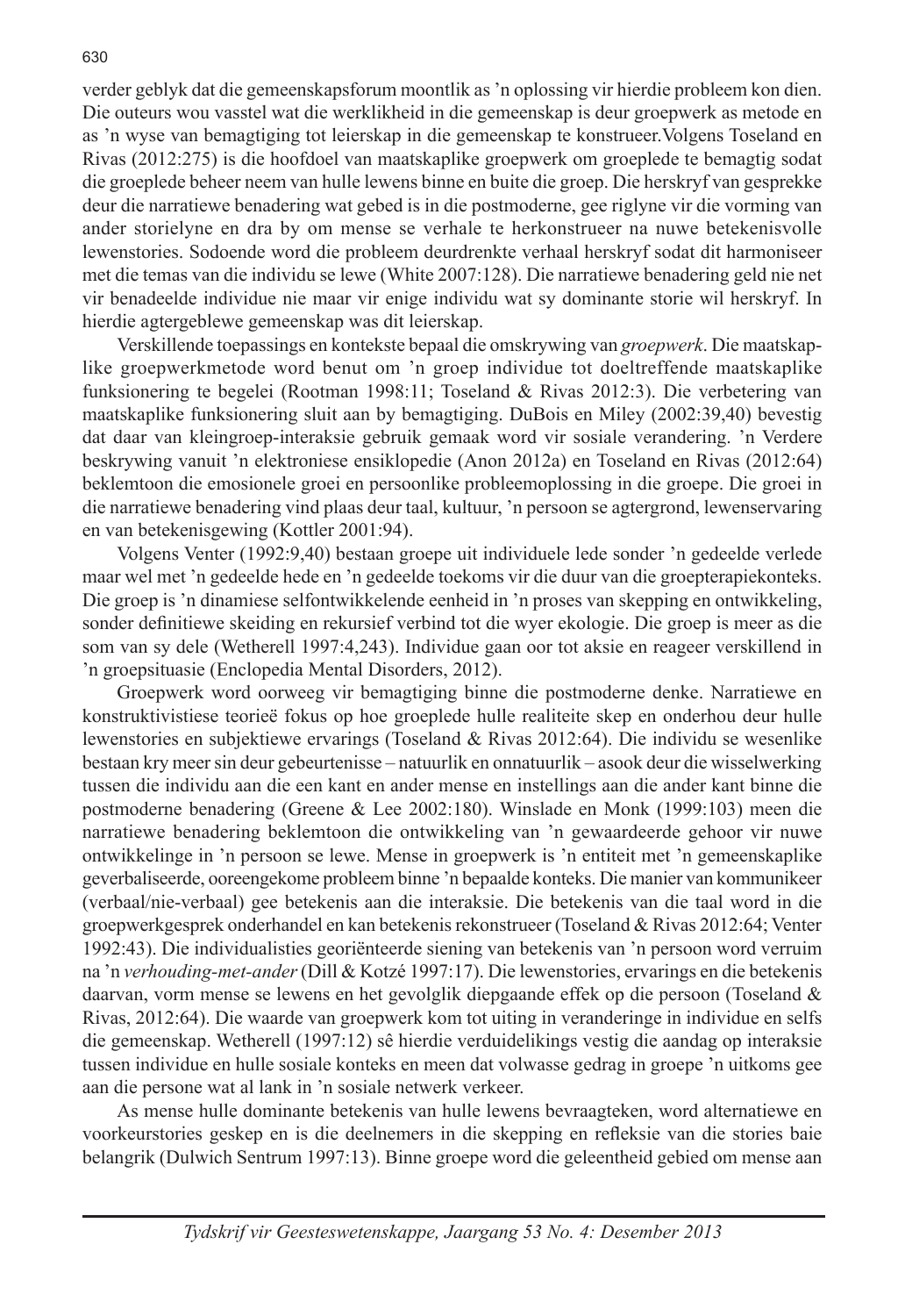die kant te kry van die persoon wat 'n probleem ondervind en saam en vanuit hierdie vennootskap aandag aan die probleem te skenk. Die geleentheid bied dan aan die persoon 'n ander voorstelling van sy situasie. Reflektering in groepwerk bied aan die groeplede (die maatskaplike werker ingesluit) die moontlikheid tot alternatiewe perspektiewe op hulle verhale en dra by tot nuwe betekenisse. Die "*self*" van elke groeplid sal in die groepwerk funksioneer.

Verskeie persone word in groepverband met hulle *self* in die groep ingetrek. Dit bring 'n voortdurende beïnvloeding deur gedeelde ervaringe mee. Die selfidentiteit is inherent deel van die groep. Die groeplede besluit self op die metodologie. Die rekursiewe beïnvloeding van die self en van die verskillende lede van die groep se verskillende selwe op mekaar binne die konteks van groepwerk kan bemagtiging bewerkstellig. Die siening van die self berus op die interne onbewuste optrede van mense wat bepaal word deur die mens se konstruksies van persoonlike ervaring. Die interne wêreld van die mens vind uitdrukking in gedrag en taal. Dit bestaan uit gedagtes, 'n mengsel van geskiedkundige waarhede en bewuste fantasieë asook uit bewuste en onderbewuste konstruksies wat alles tesame beskou word as *narratiewe waarhede*. In groepwerk stel die maatskaplike werker die groep bekend aan geleenthede wat aanleiding kan gee tot verandering. Tydens groepwerk word die klimaat deur die potensiële struktuur vir metamorfose en terapeutiese perturbasie gefasiliteer (Venter 1992:44; White 2000:7).

Dit help soms om mense van lewenspadkaarte van reise wat ander mense reeds afgelê het, te voorsien. Volgens Swanepoel (2003:70) is die postmoderne paradigma 'n vrymakende benadering wat 'n persoon in staat stel om die geldigheid van ander strukture epistemologies te ondersoek.

**Bemagtiging**, binne die postmoderne gebied, bied die geleentheid om kapasiteit te ontwikkel. Die maatskaplike werker tree op as fasiliteerder van die proses, maar maak ook deel uit daarvan. Die proses gee geleentheid aan die maatskaplike werker en die groeplede om betrokke te wees by die bemagtigingproses en sodoende hulself en die gemeenskap te bevoordeel.

Is doeltreffende maatskaplike werk nog moontlik met dié huidige werkswyse? Gray (2003:xxi) meen doeltreffende maatskaplike werk bly reaktief binne die konteks en is kultuursensitief, ten spyte van ontwikkelings in die samelewings. Die postmodernistiese benadering bied 'n benadering vir doeltreffende maatskaplike werk. Hierdie werkswyse is op die *self* van die persoon gerig. Die moontlikheid en hoeveelheid van bemagtiging bly die keuse van die individu wat by die bemagtigingsproses betrokke is.

#### **6. GEVOLGTREKKINGS**

- Bemagtiging binne die postmoderne denke maak deel uit van die aard van professionele maatskaplike werk – eweneens ook deel van die ontwikkeling van mense met 'n paradigmaskuif van die moderne na die postmoderne en wat as 'n alternatiewe manier vir bemagtiging oorweeg kan word.
- Die narratiewe benadering is genestel in die postmoderne benadering en die benadering is toeganklik vir alle kulture omdat dit met die individue/gemeenskap se verhaal omgaan en hier sluit dit die benadeelde individue en die agtergeblewe gemeenskappe in vir bemagtiging.
- Die postmoderne benadering het 'n sensitiwiteit teweeggebring vir 'n groter verskeidenheid terapieë, onder meer narratiewe terapie en sosiale konstruktivisme. Die modernisme was voorskriftelik en dus meer beperkend in terapeutiese groepwerk. Met die narratiewe benadering in maatskaplike groepwerk sluit dit in dat die groeplid die probleem aanbied en dit is die probleem wat hanteer word in die groep. Die persoonlike ervaring van die groeplid word as die outoriteit gesien op die aangebode probleem. Mense vertel hulle lewens/ervaring en die stories is hulle realiteit. Gedrag word nie as abnormaal of patologies gesien nie maar eerder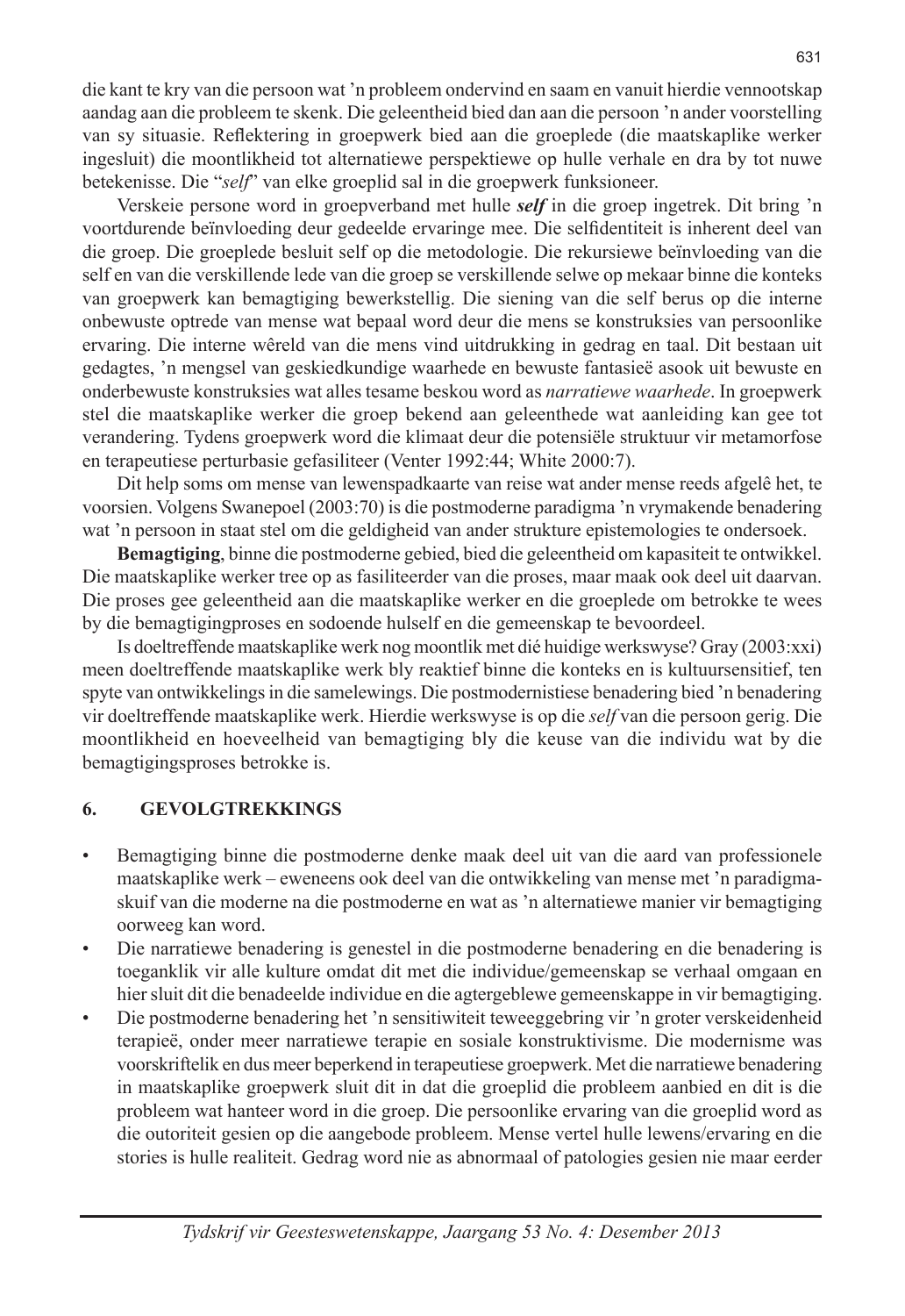as 'n funksionele manier om unieke omstandighede te hanteer. Die groepleier se rol is in die narratiewe groepwerk benadering dié van fasiliteerder eerder as die van ekspert.

- Die postmoderne denke en groepwerk kan die menslike karakter en *self* in die wetenskap na vore bring. Die *self* is nooit op sigself met homself besig nie, maar staan altyd in verhoudings met ander en binne 'n bepaalde konteks.
- Postmoderne denke het vir die navorsers nuwe betekenis aan die verstaanproses gegee, met gepaardgaande verbeterde dimensionele perspektief op 'n saak. Die gemeenskap is saam met die betrokke partye verantwoordelik vir bemagtiging. Mense met hulle unieke lewenservarings en waardesisteme is vennote in die konstruering van een mens in 'n ander mens se storie. Narratiewe verrekenings van die lewe is nooit stabiel of reg nie. Dit is altyd vloeiend. Bemagtiging moet uitkomsgerig wees en moet dieselfde effek hê as 'n klip wat in 'n dam val en die rimpels in die water al verder laat uitkring.

#### **BIBLIOGRAFIE**

- Andersen, T. 1995. Reflecting processes, acts of informing and forming: you can borrow my eyes, but you must not take them away from me! In Friedman, S. *The reflecting team in action: Collaborative practice in family therapy*. New York: Guilford, pp.11-37.
- Anon. 2003(a). Bemagtigingswet te vaag, kla LP's. *Kleinsake Rapport:* 11, 1 Jun.
- Anon. 2003(b). Postmodernisme: Wat is dié denke? *Beeld:* 10, 21 Jul.
- Anon. 2004. Lina Spies ook Afrikaans, postmodernis. *Rapport:* 17, 11 Apr.
- Anon. 2012(a). Group Therapy. *Encyclopedia of Mental Disorders*, http:/www.minddisorders.com/Flu-Inv?Group-therapy.html [16 July 2012].
- Anon. 2012(b). Open University. *Open learning*, http://openlearn.open.ac.uk/mod/oucontent/view. php?id=398072&section=6.1 [ 3 July 2012].
- Billington, R., Hockey, J. & Strawbridge, S. 1998. *Exploring Self and Society*. London: MacMillan Press Ltd.
- Blanchard, K., Carlos, J.P. & Randolph, A. 1999. *The 3 Keys to Empowerment: Release the Power Within People for Astonishing Results.* San Francisco. OTHA: Barrett-Koehler Publishers, Inc.
- Botha, A. 1998. *Pastor therapy and external marriage affairs: Narrative Approach*. Pretoria: University of South Africa.
- Coetzee, M. 1997. 'n Analise van die *Myers-Briggs Type Indicator profile* in 'n Postmodernistiese organisasie*.* Pretoria: Universiteit van Pretoria. (Skripsie - M.A.).
- Coughlan, F. 2000. Trying to read the writing on the wall: immediate and imminent impact of national policy. *Social Work/ Maatskaplike Werk*, 36(4):351-360.
- Cresswell, J.W., Plano Clark, V.L. 2011. *Designing and Conducting: Mixed Methods Reseach.* London: SAGE Publications Ltd.
- Dill, J. & Kotze, D.J. 1997. Verkenning van 'n Postmoderne epistemologiese konteks vir die praktiese teologie. *Acta Theologica*, (1):1-23.
- Dixon, G. 2000. Writing ourselves into being; weaving stories of women's identity. *In* Kotzé, E. *ed.* 2000. *A chorus of voices: Weaving life's narratives in therapy and training.* South Africa, Pretoria: Ethics Alive, pp.340-369.
- DuBois, B. & Miley, K.K. 2002. *Social work: an empowering profession*. London: Allyn & Bacon.
- Dulwich Centre. 1997. The work of the Dulwich Centre Community Mental Health Project. *Dulwich Centre Newsletter*, (1):1-14.
- Freedman, J. & Combs, G. 1996. *Narrative Therapy: The social construction of preferred realities.* New York: W.W. Norton Company.
- Gray, M. 2003. Culturally sensitive Social Work or plain "Good Social Work": Are they one and the same? *Social Work/Maatskaplike Werk,* 39(4):xix-xxi.
- Greene, G.J. & Lee, M. 2002. The Social Construction of Empowerment. *In* O'Melia M. & Miley, K.K. *Pathways to Power: Readings in Contextual Social Work Practice*. Boston: Allyn & Bacon, pp.175-201.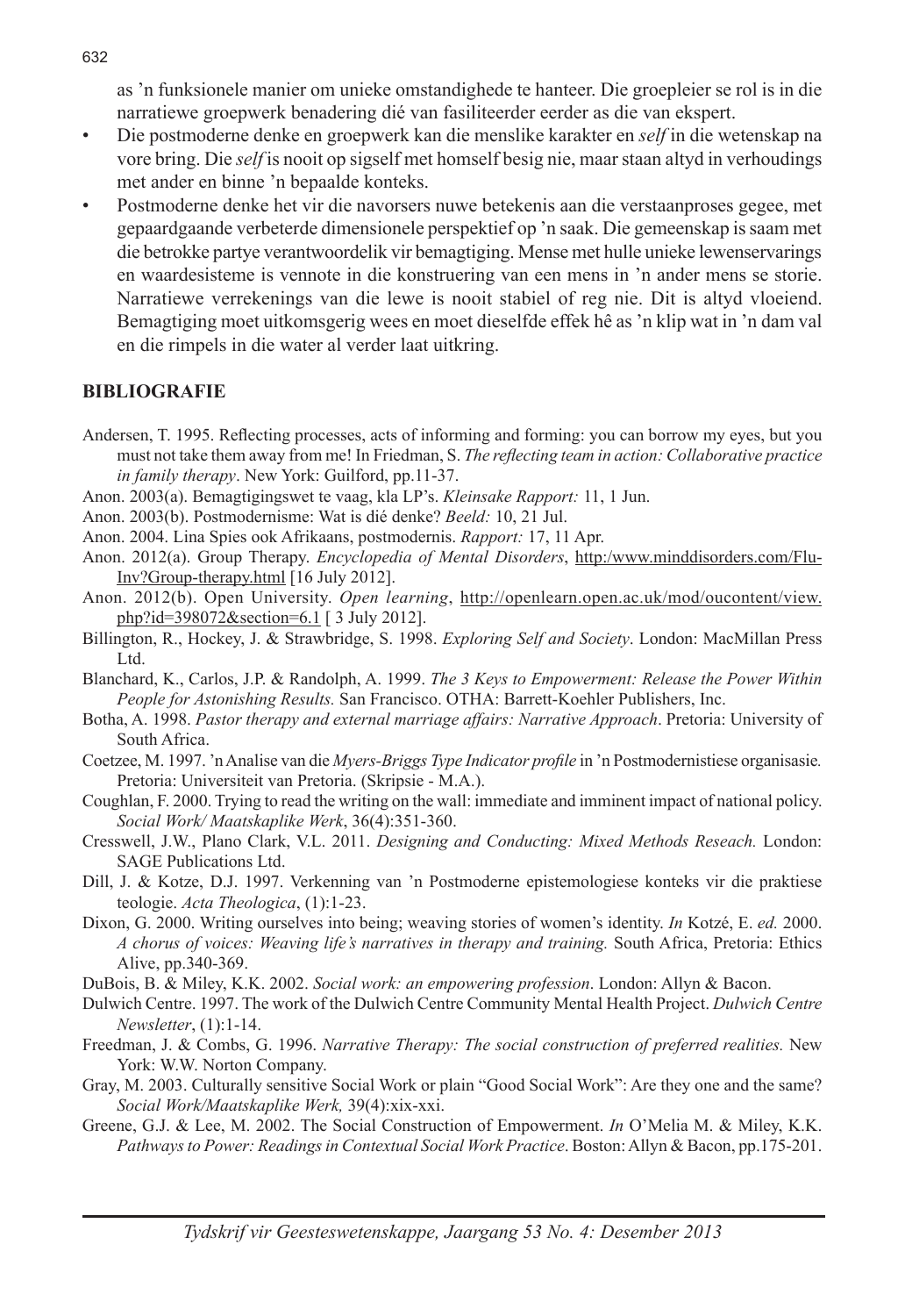- Hinckley, M. 1996. A marriage enrichment program based on the Myers-Briggs Type Indicator. Johannesburg: Randse Afrikaanse Universiteit. (Mini Dissertation - M.A.).
- International Association of School of Social work, IASSW, 2004
- Jacques, G. 2000. The baby and the bath water: the dilemma of modern social work in Africa. *Social work/ Maatskaplike werk*, 36(4):361-376.
- Janssen, A. 2010. Exploring African interpretations of the core values of the Choose Life Training Programme by means of narratives. Potchefstroom Campus of the North-West University. (Dissertation - M.A.).
- Joubert, B.F. 2000. The social canonical construction of pastoral therapy in clergy training. Bloemfontein: University of the Free State. (Thesis - Ph.D.).
- Klopper, F. 1993. Postmoderne feminisme: verset teen dominansie, die viering van verskille en 'n respek vir tradisie. *Theologia evangelia*, XXV(12):17-24.
- Kottler, G.A. 2001. *Learning group leadership: An experiential approach*. Needham Heights.
- Kotzé, D.J. 1992. Verantwoordelikheid as antropologiese essensie. Pretoria: Universiteit van Pretoria. (Proefskrif - Ph.D.).
- Kotzé, E. 1994. *The social construction of a family therapy training programme*. Johannesburg: Rand Afrikaans University.
- Kotzé, E. & Kotzé, D. 2001. *Telling Narratives: Spellbound Edition*. Pretoria: Ethics Alive.
- Langenhoven, H. 2001. The Facilitating role of the Mmabatho ICDL centre in the process of Women empowerment: A Development communication perspective. Potchefstroom: PU for CHE. (Mini Dissertation - M.A.).
- Maynard, M.T., Gilson, L.L. & Mathieu, J.E. 2012. *Journal of Management*, http://jom.sagepub.com/ 2012 38:1231 [ 28 March 2012].
- Mohosho, M.B. 2002. The impact of youth empowerment on entrepreneurial development in the Vaal Triangle Region. Vanderbijlpark: PU for CHE. Vaal Triangle Campus. (M. Comm.).
- Monk, G., Windslade, J., Crocket, K. & Epston, D. 1997. *Narrative Therapy in Practice: the archaeology of hope*. San Francisco: Jossey-Bass.
- Müller, J. 2000. *Reis-geselskap*: *Die kuns van verhalende pastorale gesprekvoering.* Epping: Creda Communications*.*
- Neimeyer, R.H. 1993. An appraisal of constructivist psychotherapies. *Journal of consulting and clinical psychology*, 61(2):221-234.
- Potgieter, M.C. 1998. *Social work process: development to empower people*. Cape Town: Prentice Hall.
- Poulin, J. 2005. *Strengths-Based Generalist Practice: A Collaborative Approach*. Canada: Thomson.
- Pretorius, J.W.M. 2003. *Suid-Afrikaanse Akademie vir Wetenskap en Kuns. Opsommings van referate*, http:// www.akademie.co.za/referate.htm [21September 2003].
- Reid, J. 2002. 'n Narratiewe dekonstruksie van aggressie by kinders. Vanderbijlpark: PU vir CHO. Vaaldriehoek kampus. (Skripsie – M.A.).

Rhoodie, N.J. 1977. *Sosiale Stratifikasie en Kleurlingskap*. Johannesburg: McGraw-Hill Boekemaatskappy.

- Rootman, S.M. 1998. Die beplanning en evaluering van 'n maatskaplike groepwerkprogram vir omgewingsgestremde vroeë adolessente dogters in Schoongesicht-gemeenskap. Potchefstroom: PU vir CHO. (Skripsie - M.A.).
- Rossouw, J.G. 1995. *Life in a Postmodern culture*. Pretoria: HSRC Publishers.
- Saleeby, D. 1992. Introduction: beginnings of a strengths approach to practice. *In* Saleeby, D., *ed*. *The strengths perspective in social work practice*. New York: Longman, pp. 1-18.
- Speedy, J. 2008. *Narrative Inquiry & Psychotherapy*. New York: Palgrave Macmillan.
- STATSSA (Statistics South Africa). 2005. *Final social accounting matrix, 2005 (updated version)*, http:// www.statssa.gov.za/Publications/Report-04-03-02/Report-04-03-022005.pdf [20 November 2012].
- Suid-Afrikaanse Akademie vir Wetenskap en Kuns. 2003. *Opsommings van referate*, http://www.akademie. co.za/referate.htm [21 September 2003].

Suid-Afrika. 1997. Witskrif vir maatskaplike welsyn.(1108 van 1997.) *Staatskoerant*: 18166, 8 Aug.

Swanepoel, H.J. 2003. 'n Kritiese evaluering van White en Epston se narratiewe hantering van die konstruk "Afwykende gedrag". Vanderbiljpark: PU vir CHO. (Proefskrif - Ph.D.).